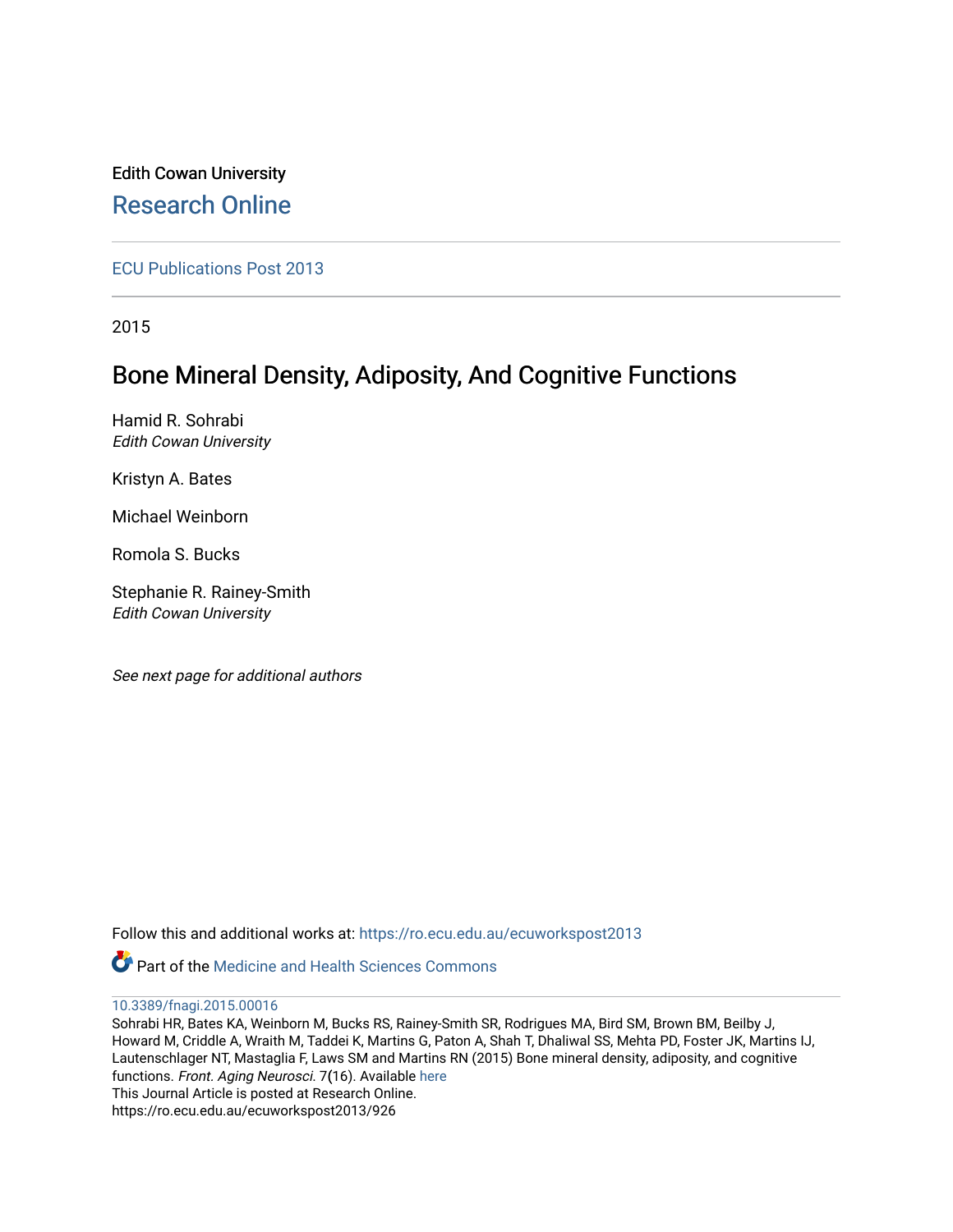## Authors

Hamid R. Sohrabi, Kristyn A. Bates, Michael Weinborn, Romola S. Bucks, Stephanie R. Rainey-Smith, Mark A. Rodrigues, Sabine M. Bird, Belinda M. Brown, John Beilby, Matthew Howard, Arthur Criddle, Megan Wraith, Kevin Taddei, Georgia Martins, Athena Paton, Tejal Shah, Satvinder S. Dhaliwal, Pankaj D. Mehta, Jonathan K. Foster, Ian J. Martins, Nicola T. Lautenschlager, Francis Mastaglia, Simon Laws, and Ralph Martins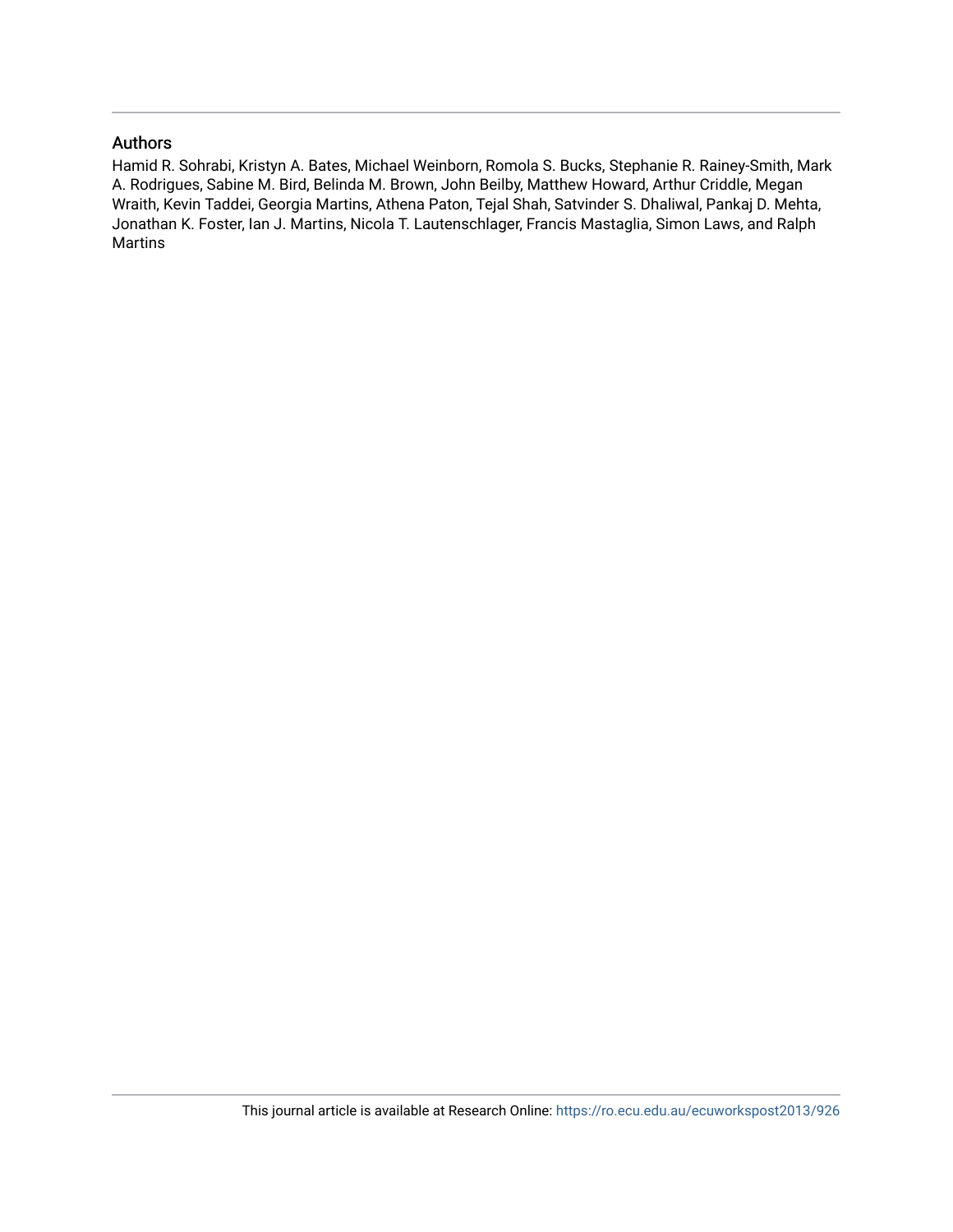

# [Bone mineral density, adiposity, and cognitive functions](http://www.frontiersin.org/journal/10.3389/fnagi.2015.00016/abstract)

*[Hamid R. Sohrabi](http://community.frontiersin.org/people/u/157573) 1,2,3, [Kristyn A. Bates](http://community.frontiersin.org/people/u/210689) 2,4, Michael Weinborn2,5, Romola S. Bucks 5, Stephanie R. Rainey-Smith1,2, Mark A. Rodrigues 1,2, [Sabine M. Bird2](http://community.frontiersin.org/people/u/202538),3, [Belinda M. Brown](http://community.frontiersin.org/people/u/202542)1,2,* [John Beilby](http://community.frontiersin.org/people/u/195037)<sup>6,7</sup>, Matthew Howard<sup>2</sup>, Arthur Criddle<sup>8</sup>, Megan Wraith<sup>8</sup>, Kevin Taddei<sup>1,2</sup>, *Georgia Martins 1,2, Athena Paton1,2, Tejal Shah1,2, Satvinder S. Dhaliwal 9, Pankaj D. Mehta10, Jonathan K. Foster 11, Ian J. Martins 1,2, [Nicola T. Lautenschlager](http://community.frontiersin.org/people/u/211737) 3,12,13, Francis Mastaglia14, [Simon M. Laws](http://community.frontiersin.org/people/u/195029) 1,2 and Ralph N. Martins 1,2,3\**

*<sup>1</sup> School of Medical Sciences, Edith Cowan University, Joondalup, WA, Australia*

- *<sup>3</sup> School of Psychiatry and Clinical Neurosciences, University of Western Australia, Crawley, Australia*
- *<sup>4</sup> The School of Animal Biology, University of Western Australia, Crawley, WA, Australia*
- *<sup>5</sup> School of Psychology, University of Western Australia, Crawley, WA, Australia*
- *<sup>6</sup> School of Pathology and Laboratory Medicine, University of Western Australia, Nedlands, WA, Australia*
- *<sup>7</sup> PathWest Laboratory Medicine of WA, Nedlands, WA, Australia*
- *<sup>8</sup> Western Medicine, Hollywood Specialist Centre, Nedlands, WA, Australia*
- *<sup>9</sup> School of Public Health, Curtin University of Technology, Perth, WA, Australia*
- *<sup>10</sup> Division of Immunology, Department of Developmental Neurobiolog,Institute for Basic Research in Developmental Disabilities, Staten Island, NY, USA*
- *<sup>11</sup> Neurosciences Unit, Health Department of WA, School of Psychology and Speech Pathology, Curtin University of Technology, Perth, WA, Australia*

*<sup>12</sup> Academic Unit for Psychiatry of Old Age, St. Vincent's Health, Department of Psychiatry, University of Melbourne, Parkville, VIC, Australia*

- *<sup>13</sup> The WA Centre for Health and Ageing, University of Western Australia, Crawley, Australia*
- *<sup>14</sup> Institute for Immunology and Infectious Diseases, Murdoch University, WA, Australia*

#### *Edited by:*

*Tania Álvarez Avellón, Universidad de Oviedo, Spain*

#### *Reviewed by:*

*Carsten Culmsee, University of Marburg, Germany Aurel Popa-wagner, Rostock Medical School, Germany*

#### *\*Correspondence:*

*Ralph N. Martins, School of Medical Sciences, Edith Cowan University, 270 Joondalup Dr, Joondalup, WA 6027, Australia e-mail: [ralph.r.martins@gmail.com](mailto:ralph.r.martins@gmail.com)*

Cognitive decline and dementia due to Alzheimer's disease (AD) have been associated with genetic, lifestyle, and environmental factors. A number of potentially modifiable risk factors should be taken into account when preventive or ameliorative interventions targeting dementia and its preclinical stages are investigated. Bone mineral density (BMD) and body composition are two such potentially modifiable risk factors, and their association with cognitive decline was investigated in this study. 164 participants, aged 34–87 years old (62.78  $\pm$  9.27), were recruited for this longitudinal study and underwent cognitive and clinical examinations at baseline and after 3 years. Blood samples were collected for apolipoprotein E (APOE) genotyping and dual energy x-ray absorptiometry (DXA) was conducted at the same day as cognitive assessment. Using hierarchical regression analysis, we found that BMD and lean body mass, as measured using DXA were significant predictors of episodic memory. Age, gender, APOE status, and premorbid IQ were controlled for. Specifically, the List A learning from California Verbal Learning Test was significantly associated with BMD and lean mass both at baseline and at follow up assessment. Our findings indicate that there is a significant association between BMD and lean body mass and episodic verbal learning. While the involvement of modifiable lifestyle factors in human cognitive function has been examined in different studies, there is a need for further research to understand the potential underlying mechanisms.

**Keywords: dual energy x-ray absorptiometry, cognition, apolipoprotein E, bone mineral density, episodic verbal memory, executive function, aging**

#### **INTRODUCTION**

Dementia is a major debilitating disorder and a cause of significant concern for the currently aging population. In 2010, more than 35.6 million individuals were diagnosed with dementia worldwide [\(Prince et al., 2013](#page-10-0)). Prevalence projections indicate that dementia cases will dramatically increase worldwide by 2050 [\(Norton et al.](#page-10-1), [2014](#page-10-1)). In particular, a report from the Australian Institute of Health and Welfare estimates that the number of dementia patients in Australia will increase from 175,000 to 465,0[00](#page-9-0) [by](#page-9-0) [the](#page-9-0) [year](#page-9-0) [2031](#page-9-0) [\(](#page-9-0)Australian Institute of Health and Welfare, [2007\)](#page-9-0). Preventative research to reduce

dementia-related burden is essential to tackle the financial as well as social consequences of this condition. Based on recent modeling reported by Alzheimer's Australia, if the onset of dementia was delayed by 2 years, a reduction of 13% or 398,000 cumulative new cases by 2050 would be achieved. Further, a delay of 5 years would reduce the number of cumulative new cases by 30%, or 935,000 individuals by 2050. Dementia-prevention programs would have a significant economic impact and improve the quality of life for affected individuals and their family [\(Vickland et al., 2012](#page-11-0)). Identification of potentially modifiable risk factors, including lifestyle factors,

*<sup>2</sup> The McCusker Alzheimer's Research Foundation, Nedlands, WA, Australia*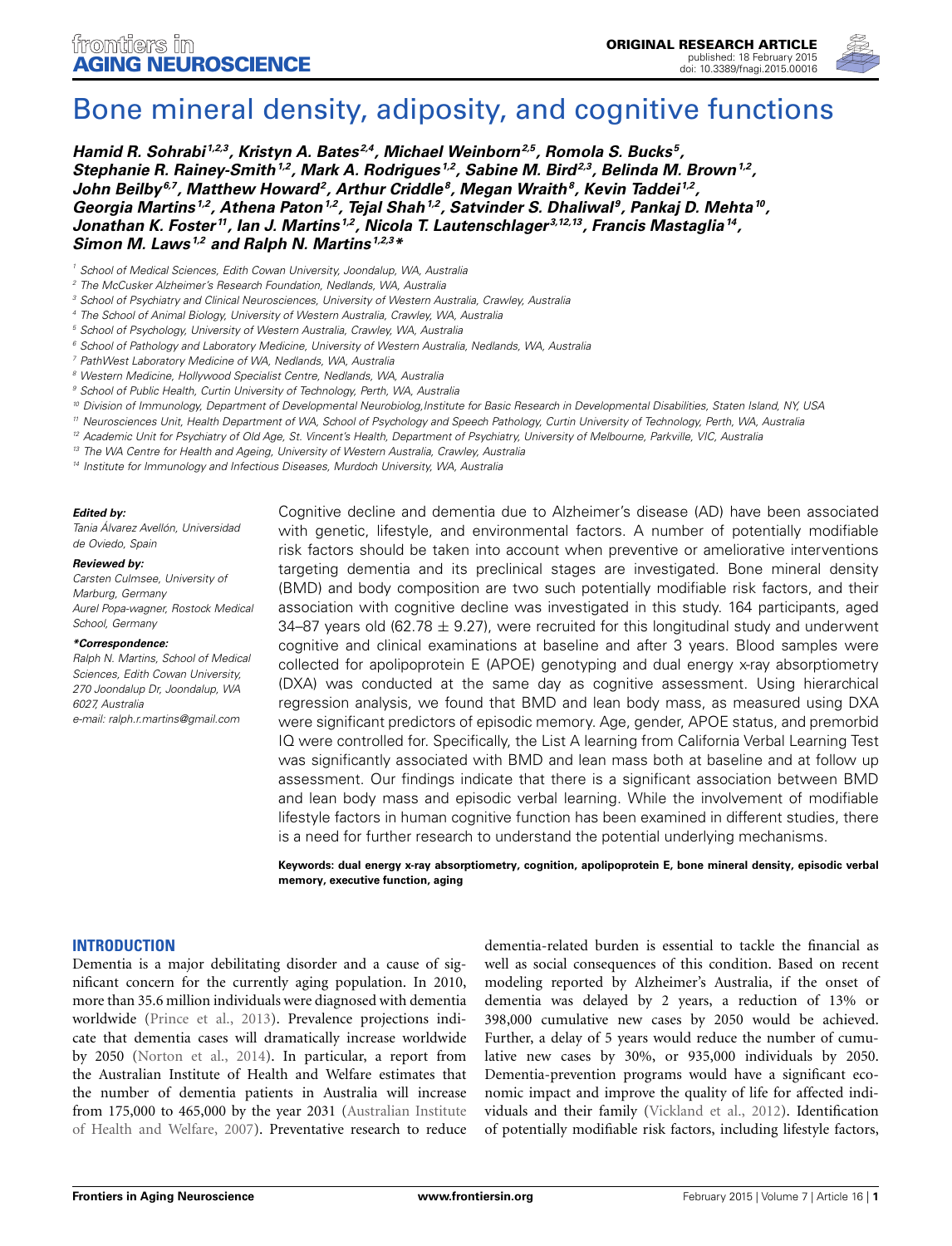is a promising avenue for facilitating reductions in dementia incidence.

Dementia due to Alzheimer's disease (AD) is the most common form of dementia worldwide [\(Di Carlo et al.](#page-9-1), [2012\)](#page-9-1). While the underlying causes of the late-onset form of the disease remain poorly understood, a complex mix of genetic, lifestyle, and hormonal factors is thought to contribute to the cerebral accumulation of a small peptide, beta amyloid (Aβ) [\(Butterfield et al.](#page-9-2), [2002;](#page-9-2) [Isacson et al., 2002;](#page-10-2) [Verdile et al.](#page-10-3), [2004](#page-10-3); [Wirths et al.](#page-11-1), [2004\)](#page-11-1), resulting in the [formation of extracellular amyloid deposits \(](#page-10-4)Glenner and Wong, [1984;](#page-10-4) [Masters et al.](#page-10-5), [1985\)](#page-10-5). Research suggests that one third of AD cases are preventable [\(Norton et al., 2014\)](#page-10-1). Because lifestyle and hormonal factors are potentially modifiable risk factors for AD, they remain a focus of intense research scrutiny. One such hormone-related risk-factor is osteoporosis, which is defined as bone mineral density (BMD) more than 2.5 standard deviations below the mean for healthy adults aged between 20 and 40 years [\(W.H.O](#page-11-2), [1994\)](#page-11-2). The prevalence of osteoporosis increases with age. According to Osteoporosis Australia, 1 in 2 women and 1 in 3 men over the age of 60 will experience an osteoporotic fracture. In addition to age, female sex and menopause-related changes, previous fragility, previous fragility fractures, family history of hip fracture, and the use of oral corticosteroids are also sign[ificant risk factors for low BMD](#page-9-3) [\(Kanis](#page-10-6)[,](#page-9-3) [2002](#page-10-6)[;](#page-9-3) Finkelstein et al., [2008\)](#page-9-3).

Osteoporosis and low BMD (osteopenia) have been associated with cognitive impairment and dementia [\(Lui et al., 2003;](#page-10-7) [Rothman et al.](#page-10-8), [2007\)](#page-10-8). BMD is regulated through the brain [\(Haberland et al., 2001](#page-10-9); [Karsenty and Oury, 2010](#page-10-10)), and this may partially explain the underlying relationship between BMD, cognitive dysfunction, and dementia. The brain regions involved in adiposity, (specifically the hypothalamus), also regulate bone remodeling through complicated and slow processes involving hormones including leptin [\(Haberland et al., 2001](#page-10-9); [Crockett et al.](#page-9-4), [2011](#page-9-4)). Leptin is thought to mediate BMD via binding to relevant [receptors in the ventromedial hypothalamus \(](#page-10-9)Haberland et al., [2001;](#page-10-9) [Yang and Barouch](#page-11-3), [2007](#page-11-3)) suggesting that osteoporosis may represent a neuro-skeletal condition [\(Takeda](#page-10-11), [2009\)](#page-10-11). Of note, plasma leptin level has been negatively associated with dementia and AD risk [\(Lieb et al., 2009\)](#page-10-12). Additionally, the relationship between lower BMD and dementia may be modulated through cumulative exposure to estrogen as it was found in the Framingham Study, that lower femoral neck BMD was associated with a two-fold increase in risk of AD in women, potentially due to estrogen exposure [\(Tan et al.](#page-10-13), [2005](#page-10-13)).

Adiposity or body fat is another potentially modifiable risk factor associated with cognitive decline and dementia; however, research has produced somewhat conflicting results in this area. While most studies have supported a significant association between adiposity and cognitive decline [\(Luchsinger et al.](#page-10-14), [2007](#page-10-14); [Kerwin et al.](#page-10-15), [2011\)](#page-10-15) other studies have failed to identify a significant relationship between these two on some of the cognitive functions associated with AD, including verbal memory [\(Wolf et al.](#page-11-4), [2007](#page-11-4)). In some studies, adiposity has been associated with cognitive decline only in men [\(Kanaya et al.](#page-10-16), [2009\)](#page-10-16), in individuals above 70 years old [\(Levine and Crimmins, 2012\)](#page-10-17), or in participants below age 70 [\(Yoon et al.](#page-11-5), [2012](#page-11-5)). Adiposity is a risk factor for diabetes, hypertension, and cardiovascular changes;

conditions which themselves contribute to significantly increased risk of AD (for a review see: [Gustafson and Luchsinger](#page-10-18), [2013\)](#page-10-18) and cognitive decline due to vascular pathologies [\(Gustafson, 2012\)](#page-10-19). For example, it has been suggested that adiposity, as a risk factor for insulin resistance and hyperinsulinemia may increase amyloid deposits in the brain resulting in AD [\(Luchsinger and Mayeux](#page-10-20), [2007](#page-10-20)). In sum, the available evidence suggests that midlife central obesity plays a significant role in age-related cognitive decline and significantly increases the risk of dementia [\(Whitmer et al.](#page-11-6), [2008](#page-11-6)).

It is important to note that both increased adiposity and osteoporosis have been associated with cardiovascular disease (CVD) [\(Banks et al., 1994\)](#page-9-5), which is associated with AD-plasma amyloid-β protein [\(Bates et al.](#page-9-6), [2009\)](#page-9-6) and has been shown to i[ncrease](#page-10-21) [the](#page-10-21) [risk](#page-10-21) [of](#page-10-21) [cognitive](#page-10-21) [decline](#page-10-21) [and](#page-10-21) [dementia](#page-10-21) [\(](#page-10-21)Qiu et al., [2010;](#page-10-21) [Norton et al.](#page-10-1), [2014](#page-10-1)). Interestingly, subclinical CVD increases the risk of bone loss and fracture [\(den Uyl et al.](#page-9-7), [2011](#page-9-7)) and BMD has been inversely associated with CVD [\(Farhat et al.](#page-9-8), [2007](#page-9-8)). Further, cardiovascular problems are associated with osteoporosis; moreover, lipid-related problems may play a role in increasing osteoporosis risk [\(Brown and Sharpless, 2004\)](#page-9-9). Animal models support the association between osteoporosis and atherosclerosis [\(Parhami et al., 2000;](#page-10-22) [Price et al., 2001\)](#page-10-23). Observational studies have shown that higher atherogenic lipid profile and lipoproteins are inversely associated with bone density [\(Dimic et al.](#page-9-10), [2012;](#page-9-10) [Sarkis et al.](#page-10-24), [2012\)](#page-10-24) but the exact mechanisms underlying this relationship are unclear [\(Farhat and Cauley](#page-9-11), [2008](#page-9-11)).

Cholesterol metabolism has been linked to apolipoprotein E epsilon 4 allele (APOE ε4), a major genetic risk factor for lateonset AD [\(Corder et al.](#page-9-12), [1993;](#page-9-12) [Saunders et al., 1993;](#page-10-25) [Roses](#page-10-26), [1997\)](#page-10-26). The ApoE protein is the major cholesterol transport protein in the brain, with allelic polymorphism in the APOE gene resulting in isoform-specific functional effects (e.g., higher risk of AD for ε4 carriers and more resistance to AD in ε2 carriers) [\(Weisgraber](#page-11-7), [1994](#page-11-7); [Mahley et al., 1996](#page-10-27)). Some studies have indicated that, in addition to increased risk of AD, APOE can also be involved in osteoporosis through mediating vitamin K transportation and/or inhibition of osteoblast differentiation [\(Kohlmeier et al.](#page-10-28), [1996](#page-10-28); [Parhami et al., 1997\)](#page-10-29). However, a more recent study did not support the involvement of APOE genotype in BMD, increased bone loss, or higher risk of osteoporotic fractures [\(Schoofs et al.](#page-10-30), [2004\)](#page-10-30).

The current study evaluated the relationship between adiposity, BMD and subsequent cognitive decline with respect to both screening of functional capacity and, more specifically, verbal episodic memory. We assessed BMD, adiposity and cognition, controlling for the potential effects of age, gender, and possession of the APOE ε4 allele. Specific hypotheses included: (i) higher BMD would be significantly associated with better current and future cognitive functioning, particularly verbal memory; (ii) higher adiposity and lower lean body mass would be related to current cognitive function and predict subsequent cognitive function.

## **MATERIALS AND METHODS**

#### **STUDY DESIGN AND COHORT SELECTION**

One hundred and sixty four participants aged 34–87 years old  $(62.78 \pm 9.27)$  were recruited from a larger, longitudinal,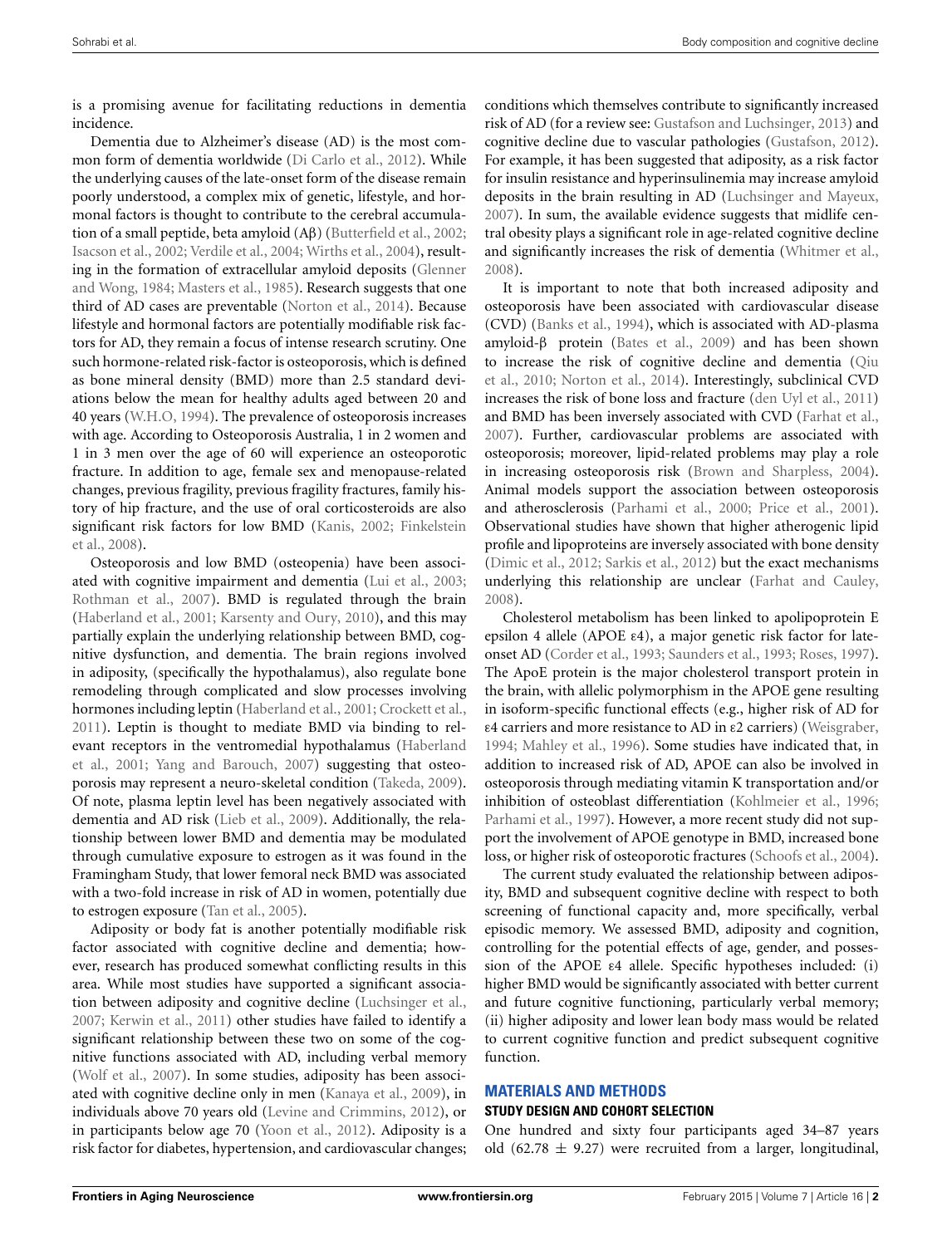community-based study (the Western Australia Memory Study), investigating molecular and neuropsychological predictors of cognitive decline within younger and older adults [\(Clarnette et al.,](#page-9-13) [2001](#page-9-13); [Sohrabi et al.](#page-10-31), [2009\)](#page-10-31). The results were analyzed at baseline and after a 3-year follow-up. Participants completed annual blood and cognitive testing using standardized, validated screening and diagnostic measures. Exclusion criteria at the recruitment included: Mini Mental State Examination (MMSE) score ≤ 24 [\(Folstein et al.](#page-9-14), [1975](#page-9-14)); clinically diagnosed dementia; untreated depression [Geriatric Depression Scale (GDS) score ≥ 11]; history of neurological or psychiatric disorders affecting cognitive functions (e.g., stroke, Parkinson's disease, epilepsy, schizophrenia) and difficulty understanding or speaking English.

All participants provided written, informed consent to the study procedures including a body composition/BMD scan, using dual energy x-ray absorptiometry (DXA). Cognitive and clinical assessments, along with venous blood sampling occurred on the same day as DXA was performed. The study was approved by the Human Ethics Committees of Edith Cowan University, University of Western Australia, and Hollywood Private Hospital, Western Australia.

## **DXA ANALYSIS**

The DXA technique quantifies bone mineral content by comparing the attenuation that occurs as a result of absorption of photons at two different energy levels, thereby creating a two dimensional BMD (aBMD) map [\(Van Loan and Mayclin, 1992](#page-10-32)). This analysis allows for the separation of body mass into bone, lean, and fat components.

In this study, DXA bone density and body composition scans were conducted on a central, whole body, Norland XR-46, pencil beam scanner using software version 4.1.1. The instrument was calibrated daily using a 77-step calibration standard QC phantom. The mean coefficient of variation (over 5 days) was 0.40 for BMD, 0.20 for lean mass and 0.14 for fat mass. Bone density measures were taken at the spine (L2-L4) and at the hip (femoral neck and total hip). The software generated: (i) *t*-scores, which compared each individual against a group, defined as possessing peak bone mass (i.e., normative data from healthy adults aged 20–40 years); and (ii) *z*-scores which compared an individual with data from their own age group.

Whole body scans were divided into regions of interest including head, chest, midriff, pelvis, and limbs. The measures taken included fat and lean mass (in kg), total body fat percentage, Siri formula, and Brozek formula, for underwater weight equivalents (UWE) [\(Guerra et al.](#page-10-33), [2010](#page-10-33)). To estimate body fat %, body mass density is calculated and converted to body fat %, using the Siri or Brozek equations. These are the most commonly equations available [\(Guerra et al., 2010](#page-10-33)).

Most of the scores produced by DXA are highly intercorrelated. In order to address potential multicollinearity, we created composite, sample-based *z* scores derived from the sum of all the *z* scores calculated for lean mass and BMD raw scores, divided by the number of scores. The following raw scores were converted to z scores and divided by six (number of scores) to compute the composite lean mass *z* score: Midriff lean mass + Pelvis lean mass + Left leg lean mass + Right leg lean mass +

Left arm lean mass  $+$  Right arm lean mass. The bone density composite *z* score was calculated by summing the DXA Spine L2- L4, Femoral Neck, and trochanter computed *z* scores divided by three. We did not use a Fat mass composite *z* score, but instead used the Siri UWE as this score is strongly associated with fat % and other fat mass-related scores derived from DXA.

## **CLINICAL AND COGNITIVE MEASURES**

Participants completed a comprehensive set of clinical and neuropsychological assessments lasting between 1.5 and 2.5 h and were offered breaks as needed. Depression at baseline was measured using the GDS [\(Yesavage et al., 1982\)](#page-11-8). Premorbid cognitive ability was assessed using the Cambridge Contextual Reading Test (CCRT) [\(Beardsall, 1998](#page-9-15)). General cognitive functioning was assessed using the CAMCOG-R [\(Roth et al.](#page-10-34), [1998](#page-10-34)). Verbal episodic memory was assessed using the California Verbal Learning Test (CVLT) [\(Delis et al., 1988](#page-9-16)). Baseline and 3-year follow-up scores for the CVLT were calculated as follows: List Learning (List A; trials 1–5 total score), short delay free recall (SDFR), short delay cued recall (SDCR), long delay free recall (LDFR), long delay cued recall (LDCR), and recognition discriminability (RecDisc).

## **BIOCHEMICAL AND GENETIC ANALYSIS**

On the same day as the DXA scan and cognitive/clinical assessment, a fasted venous blood sample was collected into serum, EDTA (containing prostaglandin E to prevent platelet activation) and heparin blood collection tubes (Interpath Services, Australia). The whole blood was then separated into different components using standard centrifugation techniques. DNA was isolated from leukocytes, and APOE genotype was determined via polymerase chain reaction (PCR) amplification and restriction enzyme digestion using the method originally described by [Hixson and Vernier](#page-10-35) [\(1990](#page-10-35)), and outlined in [Laws et al.](#page-10-36) [\(2002\)](#page-10-36).

## **STATISTICAL ANALYSIS**

Data were entered into Microsoft Excel and statistical analyses conducted using IBM SPSS Version 19 (IBM SPSS Statistics, 2010 New York, IBM Corp). After testing for normality, descriptive sample characteristics were analyzed. Next, a series of two-step hierarchical linear regressions were conducted in order to explore the relationships between biological variables, general cognitive function (as assessed by the CAMCOG-R) and episodic verbal memory (as measured by the above-mentioned CVLT sub scores). In step one, potential covariates including age at scan time, gender, APOE ε4 allele status, and premorbid IQ (CCRT) were entered into the analysis. In step 2, variables derived from DXA were entered into the model. These variables included (1) Siri UWE Fat percentage, (2) Lean mass composite score, and (3) BMD composite score.

## **RESULTS**

In the current study, participants included 69% women and 38% of participants were *APOE* ε4 carriers. Descriptive data for males/females, and *APOE* ε4 +/*APOE* ε4 – groups are presented in **[Tables 1](#page-5-0)**, **[2](#page-5-1)**. The percentage of participants who were *APOE*  $\varepsilon 4$  + did not differ by gender,  $\chi^2(1; N = 162) = 0.010$ ,  $p = 0.919$ . There were significant differences between men and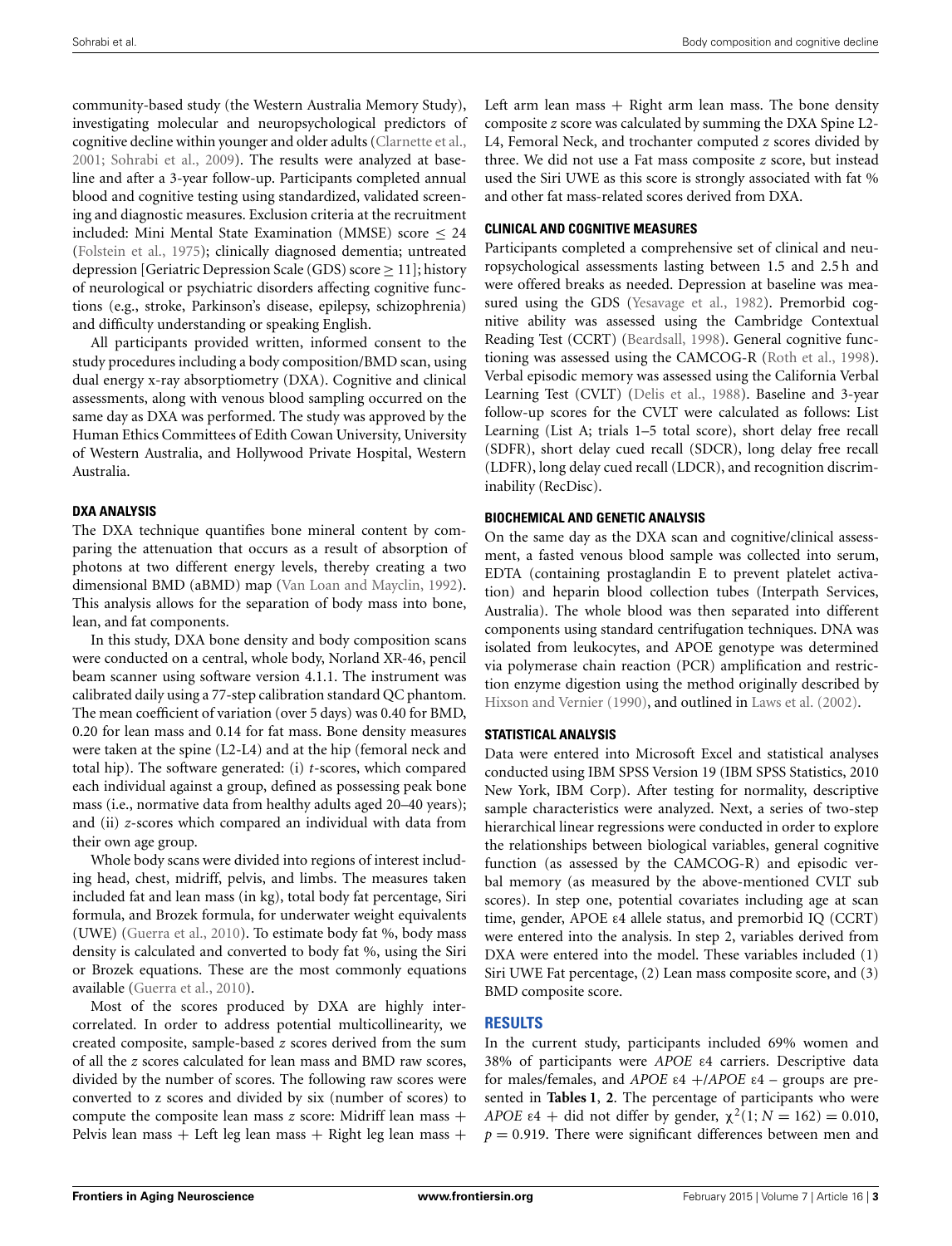|                                        |                                    | Sex                                   |          | APOE $\varepsilon$ 4 <sup>e</sup> Status   |                                       |       |  |
|----------------------------------------|------------------------------------|---------------------------------------|----------|--------------------------------------------|---------------------------------------|-------|--|
|                                        | Male $(N = 51)$<br>Mean $(\pm SD)$ | Female $(N = 113)$<br>Mean $(\pm SD)$ | P        | Non-Carrier $(N = 102)$<br>Mean $(\pm SD)$ | Carrier $(N = 61)$<br>Mean $(\pm SD)$ | P     |  |
|                                        |                                    |                                       |          |                                            |                                       |       |  |
| Age at scan                            | 63.65 ( $\pm$ 7.88)                | 62.39 ( $\pm$ 9.85)                   | 0.423    | 63.31 ( $\pm$ 9.36)                        | 61.97 $(\pm 9.21)$                    | 0.372 |  |
| Total fat %                            | $25.65 \ (\pm 6.05)$               | 40.27 ( $\pm$ 8.07)                   | $0.000*$ | $36.63 \ (\pm 10.36)$                      | $34.30 \ (\pm 9.61)$                  | 0.155 |  |
| Siri UWE fat %                         | $21.14 \ (\pm 5.67)$               | $32.71 \ (\pm 7.35)$                  | $0.000*$ | $29.89 \ (\pm 8.75)$                       | $27.87 \ (\pm 8.62)$                  | 0.153 |  |
| Lean mass composite score <sup>a</sup> | 5.13 ( $\pm$ 3.08)                 | $-2.31 \ (\pm 3.10)$                  | $0.000*$ | $0.100 \ (\pm 4.68)$                       | $-0.307 \ (\pm 4.49)$                 | 0.586 |  |
| BMD composite score <sup>b</sup>       | $0.0007 (\pm 0.944)$               | $-0.0003$ ( $\pm$ 0.855)              | 0.999    | $0.018 \ (\pm 0.922)$                      | $-0.051$ ( $\pm$ 0.805)               | 0.626 |  |
| <b>HDL<sup>c</sup></b>                 | 1.21 ( $\pm$ 0.364)                | $1.59 \ (\pm 0.419)$                  | $0.000*$ | $1.46 \ (\pm 0.431)$                       | $1.50 \ (\pm 0.458)$                  | 0.570 |  |
| LDL <sup>d</sup>                       | $2.81 \ (\pm 0.989)$               | $3.13 \ (\pm 0.851)$                  | $0.032*$ | $3.01 \ (\pm 0.878)$                       | $3.08$ ( $\pm$ 0.959)                 | 0.626 |  |
| Cholesterol                            | 4.93 ( $\pm$ 0.992)                | 5.44 ( $\pm$ 0.885)                   | $0.001*$ | 5.26 ( $\pm$ 0.931)                        | 5.34 ( $\pm$ 0.979)                   | 0.584 |  |
| Triglycerides                          | $1.98 \ (\pm 1.40)$                | $1.54 \ (\pm 1.03)$                   | $0.027*$ | 1.69 ( $\pm$ 1.17)                         | $1.64 \ (\pm 1.19)$                   | 0.798 |  |

#### <span id="page-5-0"></span>**Table 1 | Descriptive findings of dual energy x-ray absorptiometry (DXA) including the** *p***-values corresponding to independent** *t***†.**

†*Equal variances not assumed; \*p* < *0.05;*

*aLean mass composite score included the DXA Lean mass Z scores for Midriff, Pelvis, Left leg, Right leg, Left arm, and Right arm divided by six;*

*bBone Mineral Density Composite Score included the Z scores for DXA Spine L2-L4, Femoral Neck, and trochanter divided by three;*

*<sup>c</sup> High-density lipoprotein;*

*<sup>d</sup> Low-density lipoprotein;*

*eApolipoprotein E* ε*4.*

#### <span id="page-5-1"></span>**Table 2 | Descriptive cognitive data including** *p***-values corresponding to independent** *t***†.**

|                                    | Sex                                |                                       |          | <b>APOE ε4<sup>i</sup> Status</b>            |                                       |       |  |
|------------------------------------|------------------------------------|---------------------------------------|----------|----------------------------------------------|---------------------------------------|-------|--|
|                                    | Male $(N = 51)$<br>Mean $(\pm SD)$ | Female $(N = 113)$<br>Mean $(\pm SD)$ | P        | Non-Carrier ( $N = 102$ )<br>Mean $(\pm SD)$ | Carrier $(N = 61)$<br>Mean $(\pm SD)$ | P     |  |
| CAMCOG <sup>a</sup> -baseline      | $99.90 \ (\pm 2.76)$               | $97.79 \ (\pm 4.40)$                  | $0.000*$ | $98.72 \ (\pm 3.50)$                         | $97.98 (\pm 4.91)$                    | 0.270 |  |
| CVLT List A <sup>b</sup> -baseline | 53.71 ( $\pm$ 10.37)               | 54.61 ( $\pm$ 11.20)                  | 0.625    | 55.05 ( $\pm$ 10.83)                         | 52.98 ( $\pm$ 11.07)                  | 0.244 |  |
| CVLT SDFR <sup>c</sup> -baseline   | $10.75 \ (\pm 2.86)$               | 11.20 ( $\pm$ 2.91)                   | 0.350    | 10.99 ( $\pm$ 2.98)                          | 11.10 ( $\pm$ 2.73)                   | 0.817 |  |
| CVLT SDCR <sup>d</sup> -baseline   | 11.73 ( $\pm$ 2.50)                | 11.68 ( $\pm$ 2.95)                   | 0.926    | 11.70 ( $\pm$ 2.95)                          | 11.62 ( $\pm$ 2.54)                   | 0.872 |  |
| CVLT LDFR <sup>e</sup> -baseline   | 11.22 ( $\pm$ 2.77)                | 11.17 ( $\pm$ 3.04)                   | 0.924    | 11.32 ( $\pm$ 2.92)                          | $10.87 \ (\pm 2.96)$                  | 0.340 |  |
| CVLT LDCR <sup>†</sup> -baseline   | 11.61 ( $\pm$ 2.81)                | 11.42 ( $\pm$ 3.23)                   | 0.727    | 11.59 ( $\pm$ 3.06)                          | 11.23 ( $\pm$ 3.15)                   | 0.475 |  |
| CVLT RecD <sup>g</sup> -baseline   | $94.77 \ (\pm 5.96)$               | $93.26 \ (\pm 10.76)$                 | 0.354    | $93.70 \ (\pm 11.11)$                        | $93.66 (\pm 6.36)$                    | 0.981 |  |
| CAMCOG-F/U <sup>h</sup>            | $98.36 (\pm 4.67)$                 | 98.12 ( $\pm$ 4.23)                   | 0.763    | $98.30 (\pm 3.96)$                           | $97.98 \ (\pm 5.02)$                  | 0.682 |  |
| CVLT List A-F/U                    | 56.16 ( $\pm$ 9.77)                | 62.09 ( $\pm$ 10.41)                  | $0.002*$ | 60.41 ( $\pm$ 10.39)                         | 59.98 ( $\pm$ 11.01)                  | 0.818 |  |
| CVLT SDFR-F/U                      | 11.30 ( $\pm$ 2.89)                | 12.43 ( $\pm$ 2.78)                   | $0.028*$ | 11.98 ( $\pm$ 3.01)                          | $12.25 \ (\pm 2.61)$                  | 0.588 |  |
| CVLT SDCR-F/U                      | 12.00 ( $\pm$ 2.68)                | $13.25 \ (\pm 2.19)$                  | $0.004*$ | 12.82 ( $\pm$ 2.44)                          | 12.92 $(\pm 2.41)$                    | 0.805 |  |
| CVLT LDFR-F/U                      | 11.66 ( $\pm$ 3.26)                | 12.87 ( $\pm$ 2.52)                   | $0.018*$ | $12.58 \ (\pm 2.57)$                         | 12.31 ( $\pm$ 3.24)                   | 0.584 |  |
| CVLT LDCR-F/U                      | 12.07 ( $\pm$ 2.98)                | $13.35 \ (\pm 2.30)$                  | $0.006*$ | 13.00 ( $\pm$ 2.38)                          | $12.85 \ (\pm 2.95)$                  | 0.736 |  |
| CVLT RecD-F/U                      | $95.02 \ (\pm 4.83)$               | $96.04 (\pm 6.95)$                    | 0.380    | $95.83 \ (\pm 4.86)$                         | $95.50 \ (\pm 8.40)$                  | 0.766 |  |

†*Equal variances not assumed; \*p* < *0.05;*

*aThe Cambridge Cognitive Examination-Revised total score;*

*bThe California List A Learning trials 1–5 total score;*

*cThe California Verbal Learning Test (CVLT) Short Delay Free Recall;*

*<sup>d</sup> The CVLT Short Delay Cued Recall;*

*eThe CVLT Long Delay Free Recall;*

*<sup>f</sup> The CVLT Long Delay Cued Recall;*

*gCVLT discriminability;*

*hFollow up;*

*i Apolipoprotein E* ε*4.*

women on most of the DXA measures. The differences are presented in **[Table 2](#page-5-1)** with respect to gender and *APOE* ε4 status. *APOE* ε4 status and GDS (depression level) were not significantly associated with any of the DXA or cognitive variables.

#### **CORRELATIONS**

**[Table 3](#page-6-0)** presents the correlations between DXA, adiposity, and cognitive measures at baseline and follow up. Premorbid IQ (as measured using the CCRT) was not associated with any of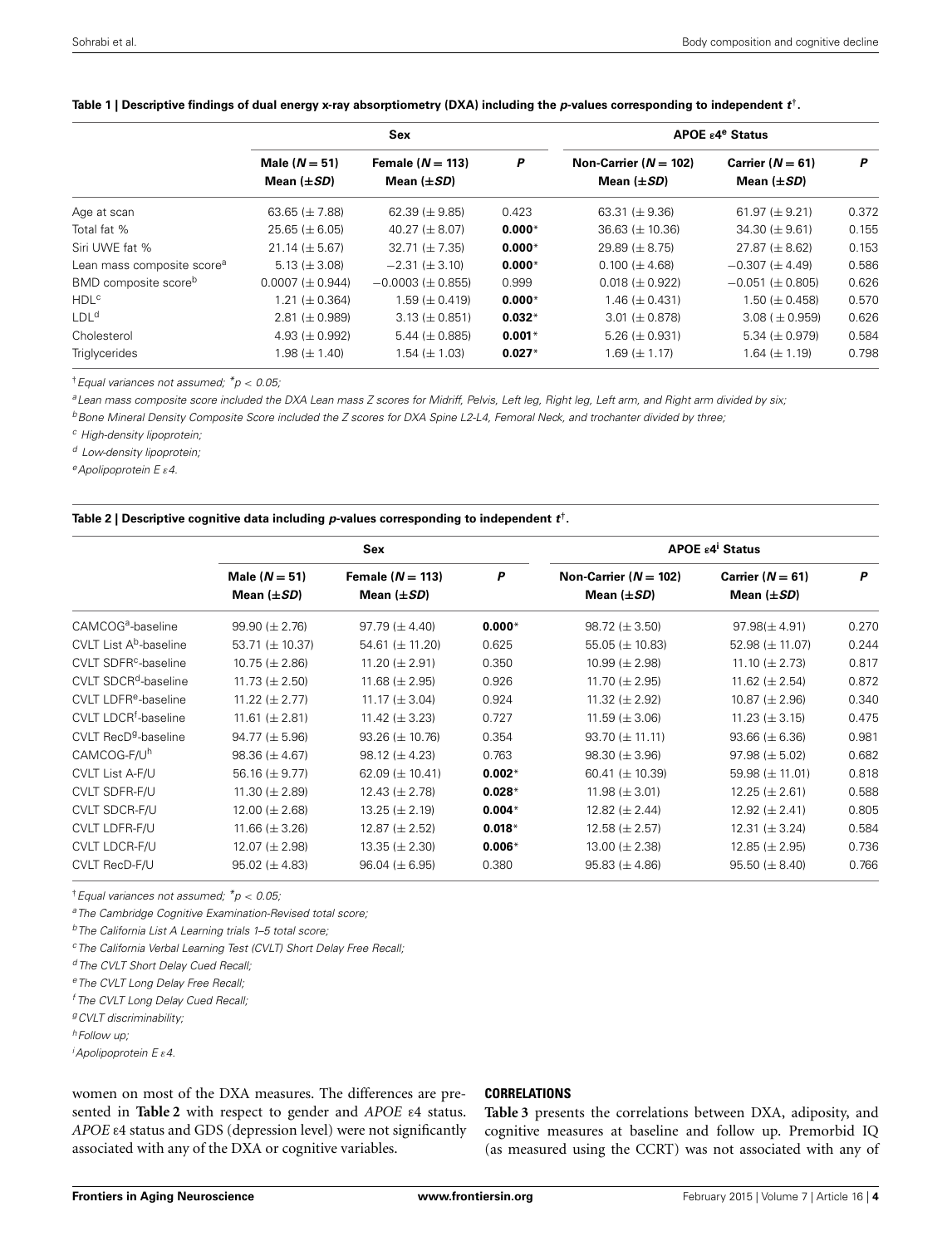<span id="page-6-0"></span>

|  | Table 3   Associations between Dual-energy X-ray absorptiometry (DXA), baseline, and follow up cognitive measures (2-tailed). |  |  |  |  |  |  |  |
|--|-------------------------------------------------------------------------------------------------------------------------------|--|--|--|--|--|--|--|
|--|-------------------------------------------------------------------------------------------------------------------------------|--|--|--|--|--|--|--|

|                                    | Scan       | <b>CCRT<sup>a</sup></b> | HDL <sup>b</sup> | <b>LDL<sup>c</sup></b> | Cholest <sup>d</sup> | <b>Trigl<sup>e</sup></b> | Siri UWE <sup>f</sup> | Lean mass         | <b>BMD</b> | <b>DXA</b> | <b>DXA</b> |
|------------------------------------|------------|-------------------------|------------------|------------------------|----------------------|--------------------------|-----------------------|-------------------|------------|------------|------------|
|                                    | age        |                         |                  |                        |                      |                          | fat $%$               | comp <sup>g</sup> | comph      | t-score    | z-score    |
| Scan age                           |            | $-0.001$                | $-0.083$         | $-0.121$               | $-0.061$             | $0.160*$                 | 0.077                 | $-0.092$          | 0.067      | $-0.275**$ | 0.009      |
| GDS <sup>1</sup> -baseline         | $-0.065$   | $-0.074$                | $-0.110$         | 0.061                  | $-0.014$             | $-0.046$                 | 0.006                 | 0.094             | $-0.02$    | $-0.009$   | $-0.003$   |
| CAMCOG <sup>j</sup> -baseline      | $-0.222**$ | $0.174*$                | $-0.055$         | $-0.008$               | 0.011                | 0.079                    | $-0.204**$            | $0.214**$         | $-0.061$   | $-0.028$   | $-0.077$   |
| CVLT List A <sup>k</sup> -baseline | $-0.206**$ | 0.026                   | 0.136            | $-0.052$               | 0.026                | 0.035                    | 0.035                 | $-0.028$          | $0.157*$   | $0.240**$  | $0.155*$   |
| CVLT-SDFR <sup>I</sup> -baseline   | $-0.169*$  | 0.064                   | $0.195*$         | $-0.038$               | 0.03                 | $-0.03$                  | 0.055                 | $-0.095$          | 0.049      | $0.158*$   | 0.049      |
| CVLT-SDCR <sup>m</sup> -baseline   | $-0.057$   | 0.074                   | $0.160*$         | $-0.062$               | 0.024                | 0.017                    | 0.006                 | $-0.054$          | $0.166*$   | $0.205**$  | $0.160*$   |
| CVLT-LDFR <sup>n</sup> -baseline   | $-0.124$   | 0.149                   | 0.147            | 0.007                  | 0.047                | $-0.039$                 | $-0.016$              | $-0.007$          | 0.078      | 0.12       | 0.063      |
| CVLT-LDCR <sup>o</sup> -baseline   | $-0.164*$  | 0.078                   | $0.162*$         | 0.043                  | 0.067                | $-0.076$                 | $-0.024$              | $-0.02$           | 0.083      | 0.14       | 0.071      |
| CVLT-RecD <sup>p</sup> -baseline   | $-0.146$   | $-0.058$                | $0.167*$         | $-0.015$               | $-0.037$             | $-0.176*$                | $-0.029$              | $-0.051$          | 0.066      | $0.157*$   | 0.091      |
| CAMCOG-F/U <sup>q</sup>            | $-0.218**$ | $0.379**$               | 0.004            | $-0.006$               | 0.048                | 0.094                    | $-0.016$              | 0.054             | 0.017      | 0.116      | 0.041      |
| CVLT List A-F/U                    | $-0.293**$ | 0.132                   | 0.155            | 0.119                  | 0.152                | $-0.043$                 | 0.149                 | $-0.189*$         | $0.187*$   | $0.319**$  | $0.190*$   |
| CVLT SDFR-F/U                      | $-0.350**$ | 0.152                   | 0.166            | 0.11                   | 0.137                | $-0.056$                 | 0.064                 | $-0.098$          | 0.083      | $0.233**$  | 0.092      |
| <b>CVLT SDCR-F/U</b>               | $-0.337**$ | $0.283**$               | $0.184**$        | 0.117                  | 0.136                | $-0.081$                 | 0.106                 | $-0.134$          | 0.085      | $0.186*$   | 0.116      |
| <b>CVLT LDFR-F/U</b>               | $-0.332**$ | 0.132                   | 0.087            | 0.078                  | 0.116                | 0.013                    | 0.079                 | $-0.098$          | 0.143      | $0.280**$  | 0.159      |
| <b>CVLT LDCR-F/U</b>               | $-0.343**$ | 0.166                   | 0.105            | 0.026                  | 0.06                 | $-0.009$                 | 0.099                 | $-0.12$           | 0.104      | $0.286**$  | 0.152      |
| CVLT RecD-F/U                      | $-0.311**$ | $0.266**$               | $-0.021$         | 0.013                  | 0.023                | 0.041                    | 0.092                 | 0.002             | 0.068      | $0.169*$   | 0.083      |

*\*p* < *0.05; \*\*p* < *0.011;*

*aCambridge Contextual Reading Test;*

*bHigh-density lipoprotein;*

*cLow-density lipoprotein;*

*dCholesterol;*

*eTriglyceride;*

*<sup>f</sup> Underwater weight equivalents;*

*gLean mass composite score included the DXA Lean mass Z scores for Midriff, Pelvis, Left leg, Right leg, Left arm, and Right arm divided by six;*

*hBone Mineral Density Composite Score included the Z scores for DXA Spine L2-L4, Femoral Neck, and trochanter divided by three;*

*i Geriatric Depression Scale;*

*j The Cambridge Cognitive Examination-Revised total score;*

*kThe California Verbal Learning Test (CVLT) List A Learning trials 1–5 total score;*

*l The CVLT Short Delay Free Recall;*

*mThe CVLT Short Delay Cued Recall;*

*nThe CVLT Long Delay Free Recall;*

*oThe CVLT Long Delay Cued Recall;*

*pThe CVLT discriminability;*

*qFollow up.*

the DXA measures, but was a significant correlate of CAMCOG Baseline and FU scores, and CVLT SDCR and RecD follow up scores. GDS score was also not significantly associated with any of the DXA or other biomarkers and therefore was not included as a covariate in regression analyses. However, we found significant associations between overall cognitive status, as measured by CAMCOG-R, and various DXA measures. A significant, negative association was found between baseline CAMCOG-R and Siri UWE ( $r = -0.204$ ,  $p < 0.01$ ). Lean mass and BMD composite scores were positively associated with verbal learning (CVLT scores) and general cognitive functioning (CAMCOG-R) (**[Table 3](#page-6-0)**) and therefore included in the subsequent regression analyses. HDL was significantly associated with baseline CVLT subscales including, SDFR  $(r =$ 0.195,  $p < 0.05$ ), SDCR ( $r = 0.160$ ,  $p < 0.05$ ), and LDCR ( $r =$ 0.162,  $p < 0.05$ ) but not with the CVLT follow up results except for SDCR  $(r = 0.184, p < 0.05)$ . Interestingly, HDL was negatively associated with the total perseveration score

for List A learning trials  $1-5$  ( $r = -0.160$ ,  $p < 0.05$ ), indicating that greater perseveration was associated with lower HDL.

#### **CLINICAL AND COGNITIVE DATA**

Clinical and cognitive data were available for all participants. The mean clinical and cognitive scores for all participants are outlined in **[Tables 1](#page-5-0)**, **[2](#page-5-1)**. The means for all neuropsychological measures were within expected age-related norms [\(Yesavage et al.,](#page-11-8) [1982](#page-11-8); [Delis et al.](#page-9-17), [2000](#page-9-17)). We did not find any significant differences between *APOE* ε4 carriers and non-carriers on any of the DXA or neuropsychological measures. Depression was not significantly associated with any of the DXA measures (**[Table 3](#page-6-0)**) or with cognitive measures at baseline or follow up.

#### **REGRESSION ANALYSIS**

A series of hierarchical multiple regressions was conducted to examine the associations between DXA and adiposity measures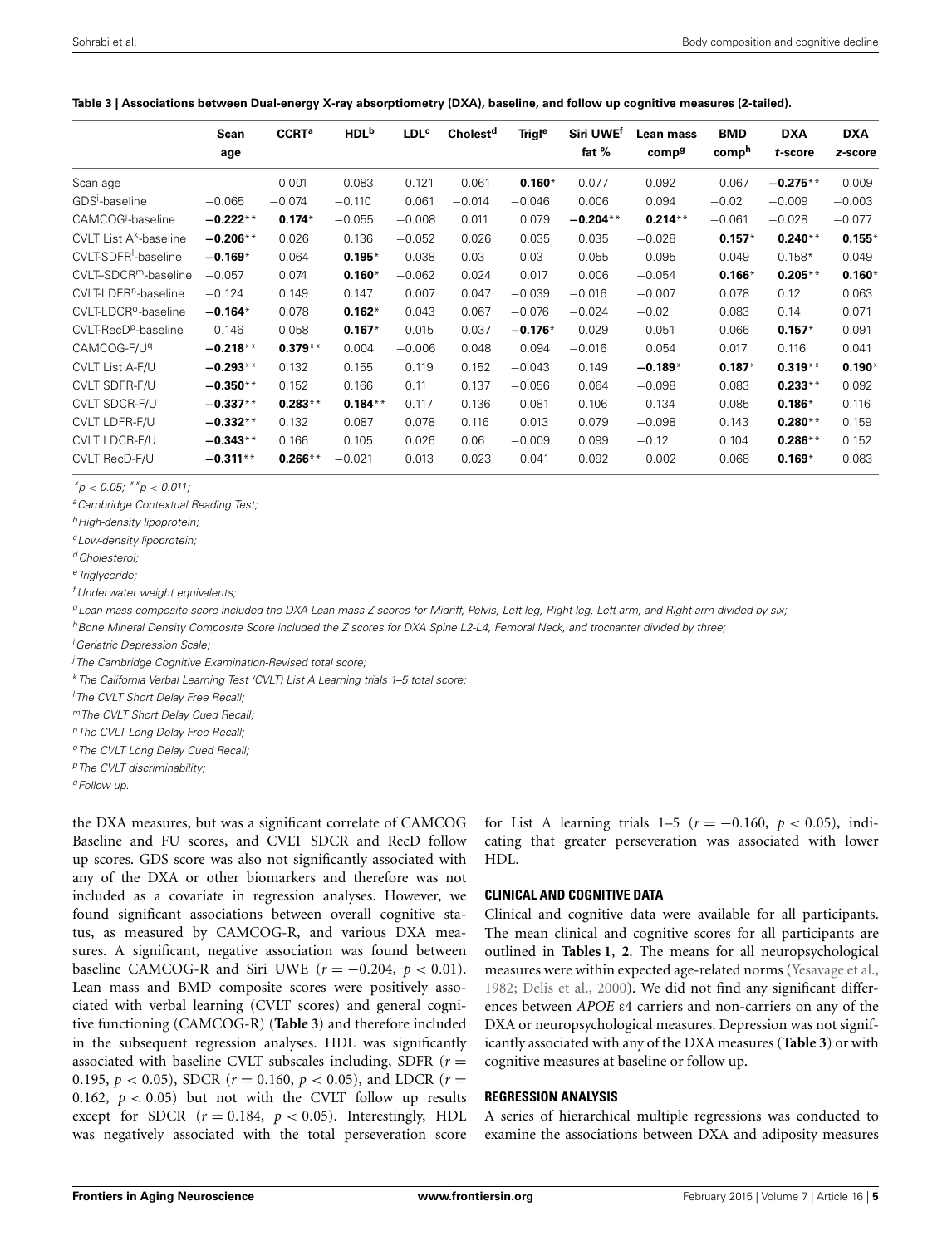and cognitive test results whilst controlling for the effects of relevant covariates at both baseline and follow up assessments. As discussed, demographic factors including age, gender, APOE ε4 carriage, and premorbid IQ (as measured using the CCRT) were entered in Step 1. In Step 2, variables derived from DXA were entered into the model including the Siri UWE Fat percentage, Lean mass composite score, and the BMD composite score.

#### **COGNITIVE RESULTS**

The DXA scores in our two-step hierarchical regression model were not significantly associated with general cognitive functioning at baseline  $(R^2$ -change = 0.007; *F* change = 0.359,  $p = 0.782$ ) or follow up ( $R^2$ -change = 0.002; *F* change = 0.110,  $p = 0.954$ ). In predicting baseline CVLT List A trials 1–5, the first model containing covariates only was not significant  $[F_{(4, 141)} = 2.014, p = 0.096, R^2 = 0.054]$ . However, the second model was significant  $[F_{(7, 138)} = 2.359, p < 0.05,$  $R^2 = 0.107$ . Specifically, as seen in **[Table 4](#page-7-0)**, the addition of the DXA variables provided unique predictive variance  $(R^2 - R^2)$ change = 0.53). Higher BMD was significantly associated with higher learning scores, and there was a trend for lower Lean mass composite score  $(B = -0.644; t = -1.926; p =$ 0.056).

Baseline CVLT discriminability (recognition) performance was not significantly predicted by the first model containing covariates only  $[F_{(4, 140)} = 1.115, p = 0.352, R^2 = 0.031$ , but the second model was significant,  $F_{(7, 137)} = 2.422$ ,  $p < 0.05$ ,  $R^2 =$ 

0.110]. Both lean mass composite score and BMD were significant predictors of RecDisc in the final model, with higher BMD and lower lean mass being associated with better performance (**[Table 5](#page-7-1)**). Adding DXA variables contributed an additional 8% of predictive variance.

CVLT List A learning at follow-up was also significantly predicted by DXA variables. The first model containing covariates only was significant  $[F_{(4, 124)} = 6.005, p < 0.001]$ . The second model was also significant  $[F_{(7, 121)} = 5.375, p < 0.001, R^2 =$ 0.237]. Specifically, the Lean mass composite score  $(t = -2.297,$  $p < 0.05$ ), and BMD composite score ( $t = 3.351$ ,  $p < 0.001$ ) were significant predictors (**[Table 6](#page-8-0)**), accounting for an additional 8% of variance.

Due to significant differences between men and women on DXA measures, we examined the interaction of gender and DXA measures (i.e., Siri UWE Fat %, lean mass composite score, and BMD composite score) in predicting cognitive functions. The cognitive functions examined here included baseline and follow up CAMCOG-R, List A learning trials 1–5, SDFR, SDCR, LDCR, LDFR, and Recognition Disc results. Interestingly, we did not find any significant results for these interactions except for Gender *X* BMD on the follow up LDFR  $[R^2$ -change = 0.052; *F* change = 2.707,  $p = 0.048$ ;  $F_{(10, 118)} = 3.944$ ,  $p <$ 0.001; B =  $-1.302$ , *SE* = 0.606, Beta =  $-0.698$ ;  $t = -2.150$ ,  $p <$ 0.034]. Further analysis indicated that higher BMD was significantly associated with better follow up LDFR in men, but not in women ( $r = 0.459$ ,  $p < 0.002$  and  $r = -0.039$ ,  $p = 0.707$ , respectively).

<span id="page-7-0"></span>

| Table 4   Hierarchical linear regression predicting baseline CVLT List A |
|--------------------------------------------------------------------------|
| trials 1–5 total score from lean mass and bone density composite         |
| scores.                                                                  |

<span id="page-7-1"></span>

| Table 5   Hierarchical linear regression predicting baseline CVLT |
|-------------------------------------------------------------------|
| discriminability score from lean mass and bone density composite  |
| scores.                                                           |
|                                                                   |

|                                   | В        | Std.<br>error | β                     | Adj. $R^2$ | $\Delta R^2$ |
|-----------------------------------|----------|---------------|-----------------------|------------|--------------|
| Step 1                            |          |               |                       | 0.027      | 0.054        |
| Age                               | $-0.247$ | 0.097         | $-0.209*$             |            |              |
| Gender                            | 0.558    | 1.931         | 0.024                 |            |              |
| APOE ε4 status                    | $-2.413$ |               | $1.849 - 0.107$       |            |              |
| $CCRT^a$                          | 0.062    | 0.185         | 0.028                 |            |              |
| Step 2                            |          |               |                       | 0.062      | $0.053*$     |
| Age                               | $-0.322$ | 0.101         | $-0.272**$            |            |              |
| Gender                            | $-5.201$ | 3.629         | $-0.221$              |            |              |
| APOE ε4 Status                    | $-2.457$ | 1.837         | $-0.109$              |            |              |
| CCRT                              | 0.073    | 0.183         | 0.032                 |            |              |
| Siri UWE <sup>b</sup> fat %       | 0.074    | 0.132         | 0.059                 |            |              |
| Lean mass comp score <sup>c</sup> | $-0.644$ | 0.334         | $-0.274$ <sup>#</sup> |            |              |
| BMD comp score <sup>d</sup>       | 3.123    | 1.138         | $0.252**$             |            |              |
|                                   |          |               |                       |            |              |

*\*p* < *0.05; \*\*p* < *0.01; #p* < *0.10 (trend);*

*aCambridge Contextual Reading Test;*

*bUnderwater weight equivalents;*

*cLean mass composite score included the DXA Lean mass Z scores for Midriff, Pelvis, Left leg, Right leg, Left arm, and Right arm divided by six;*

*dBone Mineral Density Composite Score included the Z scores for DXA Spine L2-L4, Femoral Neck, and trochanter divided by three.*

|                                   | В         | Std.<br>error | β           | Adj. $R^2$ | $\triangle R^2$ |
|-----------------------------------|-----------|---------------|-------------|------------|-----------------|
| Step 1                            |           |               |             | 0.003      | 0.031           |
| Age                               | $-0.155$  | 0.086         | $-0.150$    |            |                 |
| Gender                            | $-1.685$  | 1.715         | $-0.082$    |            |                 |
| APOE $\epsilon$ 4 status          | $-0.238$  | 1.641         | $-0.012$    |            |                 |
| <b>CCRT<sup>a</sup></b>           | $-0.113$  | 0.165         | $-0.057$    |            |                 |
| Step 2                            |           |               |             | 0.065      | $0.079**$       |
| Age                               | $-0.251$  | 0.088         | $-0.243**$  |            |                 |
| Gender                            | $-10.253$ | 3.178         | $-0.499**$  |            |                 |
| APOE $\epsilon$ 4 status          | $-0.460$  | 1.609         | $-0.023$    |            |                 |
| CCRT                              | $-0.089$  | 0.160         | $-0.045$    |            |                 |
| Siri UWE <sup>b</sup> fat %       | 0.104     | 0.115         | 0.095       |            |                 |
| Lean mass comp score <sup>c</sup> | $-0.970$  | 0.293         | $-0.471***$ |            |                 |
| BMD comp score <sup>d</sup>       | 2.409     | 0.996         | $0.222*$    |            |                 |
|                                   |           |               |             |            |                 |

*\*p* < *0.05; \*\*p* < *0.01; \*\*\*p* < *0.001;*

*aCambridge Contextual Reading Test;*

*bUnderwater weight equivalents;*

*cLean mass composite score included the DXA Lean mass Z scores for Midriff, Pelvis, Left leg, Right leg, Left arm, and Right arm divided by six;*

*dBone Mineral Density Composite Score included the Z scores for DXA Spine L2-L4, Femoral Neck, and trochanter divided by three.*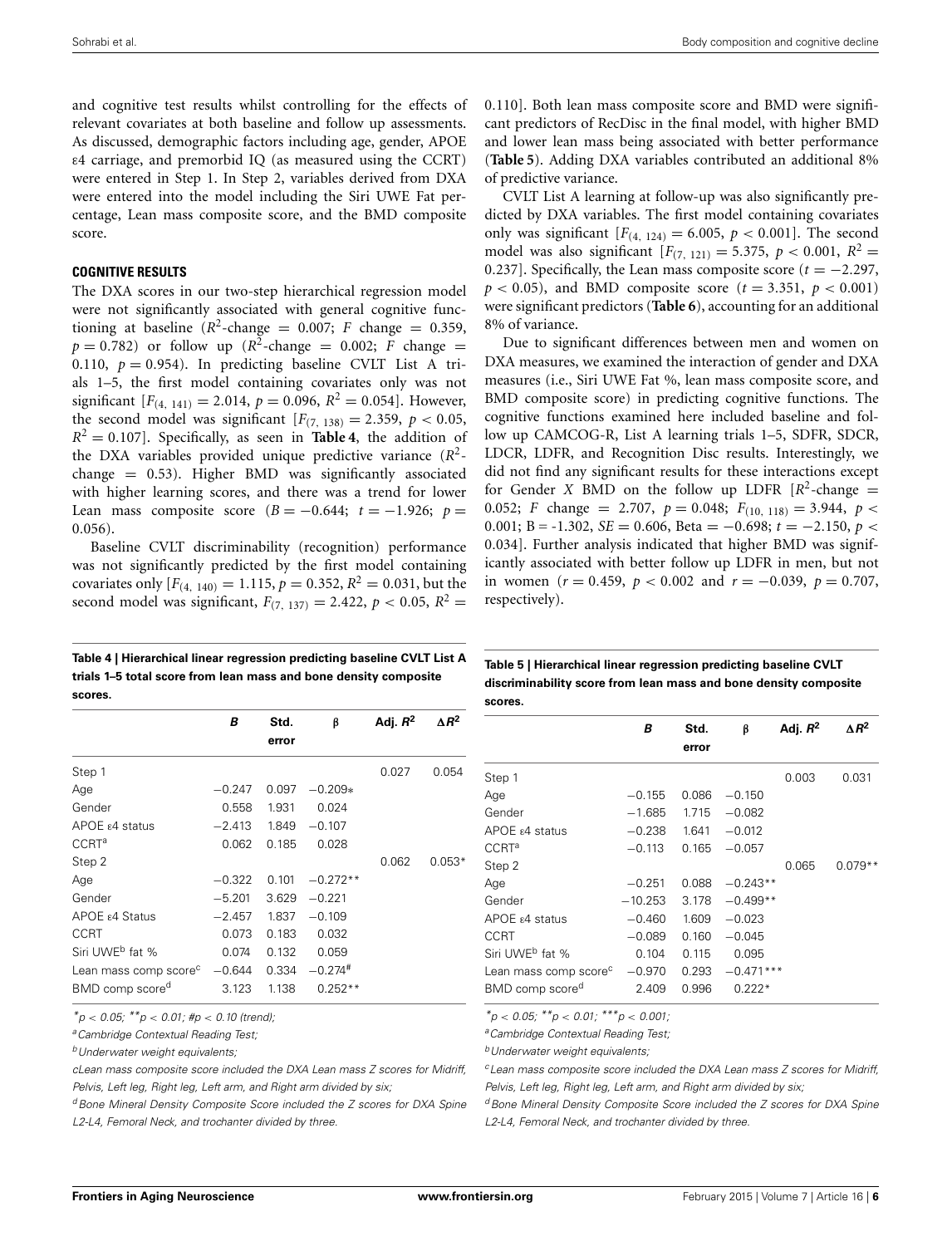<span id="page-8-0"></span>**Table 6 | Hierarchical linear regression predicting follow up CVLT List A trials 1–5 total score from lean mass and bone density composite scores.**

|                                   | В        | Std.  | β                 | Adj. $R^2$ | $\triangle R^2$ |
|-----------------------------------|----------|-------|-------------------|------------|-----------------|
|                                   |          | error |                   |            |                 |
| Step 1                            |          |       |                   | 0.135      | $0.162***$      |
| Age                               | $-0.318$ |       | $0.094 -0.279***$ |            |                 |
| Gender                            | 5.476    | 1.872 | $0.241**$         |            |                 |
| APOE $\epsilon$ 4 Status          | $-0.885$ | 1.792 | $-0.041$          |            |                 |
| <b>CCRT<sup>a</sup></b>           | 0.279    | 0.180 | 0.128             |            |                 |
| Step 2                            |          |       |                   | 0.193      | $0.075**$       |
| Age                               | $-0.400$ | 0.096 | $-0.351***$       |            |                 |
| Gender                            | $-0.665$ | 3.459 | $-0.029$          |            |                 |
| $APOE$ $\varepsilon$ 4 status     | $-0.993$ | 1.751 | $-0.046$          |            |                 |
| CCRT                              | 0.294    | 0.174 | 0.135             |            |                 |
| Siri UWE <sup>b</sup> fat %       | 0.050    | 0.125 | 0.041             |            |                 |
| Lean mass comp score <sup>c</sup> | $-0.732$ | 0.319 | $-0.322*$         |            |                 |
| BMD comp score <sup>d</sup>       | 3.633    | 1.084 | $0.304***$        |            |                 |

*\*p* < *0.05; \*\*p* < *0.01; \*\*\*p* < *0.001;*

*aCambridge Contextual Reading Test;*

*bUnderwater weight equivalents;*

*cLean mass composite score included the DXA Lean mass Z scores for Midriff, Pelvis, Left leg, Right leg, Left arm, and Right arm divided by six;*

<sup>*d*</sup> Bone Mineral Density Composite Score included the Z scores for DXA Spine *L2-L4, Femoral Neck, and trochanter divided by three.*

## **DISCUSSION**

The results of this longitudinal study lend further support to the mounting body of evidence suggesting that lifestyle factors may be involved in cognitive functions and, in turn, may modulate the risk of future cognitive decline. We report a significant link between potentially modifiable indicators of systemic health, namely BMD and Lean body mass on cognitive performance in a group of community-dwelling, healthy adults. These findings have a number of potential implications for understanding the underlying, modifiable mechanisms involved in pathological cognitive decline and for developing preventive and potentially ameliorative clinical trials targeting AD, specifically with respect to the possible influence of metabolic, cardiovascular, and general health factors.

BMD was a predictor for cognitive performance with respect to CVLT measures (**[Tables 4](#page-7-0)**–**[6](#page-8-0)**) in a cross-sectional as well as longitudinal context. Interestingly, the findings from the present study indicate that the effect of *APOE* ε4 was limited, i.e., we did not observe any significant differences between the *APOE* ε4 carriers and non-carriers in the study on DXA or cognitive assessment results (**[Table 1](#page-5-0)**).

In this study, we found significant differences between men and women on BMD and body composition (as expected from previous studies), but we did not find significant differences on cognitive measures at baseline. However, after 3 years of follow up, women outperformed men on most of the CVLT measures (**[Table 2](#page-5-1)**) but their performance was similar on follow up global cognitive function. This may be consistent with findings implying differential cognitive decline rate in women vs. men [\(Maylor et al.,](#page-10-37) [2007](#page-10-37); [Holland et al.](#page-10-38), [2013\)](#page-10-38).

Low BMD and osteoporosis restrict morbidity amongst the elderly and have been associated to the risk of future cognitive decline [\(Yaffe et al., 1999](#page-11-9); [Lui et al.](#page-10-7), [2003\)](#page-10-7) and dementia due to AD [\(Tan et al., 2005\)](#page-10-13). Low BMD has been associated with lower cognitive function in cross-sectional study of post-menopausal women [\(Brownbill and Ilich](#page-9-18), [2004\)](#page-9-18) and with verbal memory performance in both men and women [\(Zhang et al., 2001\)](#page-11-10). It has been suggested that BMD may be reflective of cumulative estrogen exposure, thus providing a molecular mechanism for the link between BMD and cognition as longer estrogen exposure has been associated with lower dementia risk [\(Fox et al.](#page-10-39), [2013](#page-10-39)). However, the evidence supporting a role for estrogen replacement in protecting against AD is currently uncertain due to a number of methodological factors and possible confounding variables including education, general health and physical activity (as reviewed in: [Yaffe et al.](#page-11-11), [1998\)](#page-11-11). As such, the debate surrounding the efficacy of estrogen replacement as a therapeutic target for AD continues.

We found that BMD and lean mass were significantly associated with memory abilities as measured using the CVLT (**[Tables 4](#page-7-0)**–**[6](#page-8-0)**). This is consistent with a previous report that BMD and verbal memory impairment were significantly associated [\(Zhang et al.](#page-11-10), [2001\)](#page-11-10). [Zhang et al.](#page-11-10) [\(2001](#page-11-10)) has postulated that this relationship may be potentially a function of cumulative exposure to estrogen. In fact, our findings, indirectly, support the notion of BMD as a marker of cumulative estrogen exposure, particularly because we observed a significant association between sex and CVLT Learning abilities at follow-up in the present study (**[Table 2](#page-5-1)**). It should be noted that we did not measure estrogen exposure in this study. However, it has previously been shown that body fat serves as a source of endogenous estrogen in post-menopausal women [\(Bagger et al., 2004\)](#page-9-19).

The relationship between memory, BMD, and body composition were more significantly pronounced on performance in the List A learning trials. In the current study, BMD and lean mass measures of DXA were significant predictors of CVLT scores representing learning capabilities. This finding is important, as encoding deficits in episodic verbal memory i.e., mental representation of new information–are the primary memory problems seen [in preclinical dementia and AD](#page-10-41) [\(Golby et al.](#page-10-40)[,](#page-10-41) [2005;](#page-10-40) Twamley et al., [2006;](#page-10-41) [Beck et al.](#page-9-20), [2012\)](#page-9-20), and such encoding problems have been shown to correlate with cholinergic deficits that are commonly seen in AD [\(White and Ruske](#page-11-12), [2002](#page-11-12)). Interestingly, the cholinergic system plays a pivotal role in BMD regulation, as has recently been reviewed [\(Eimar et al., 2013\)](#page-9-21). These considerations are consistent with our findings discussed earlier concerning the association between learning ability and BMD.

It has been reported that executive functions are associated with episodic memory [\(Duff et al.](#page-9-22), [2005\)](#page-9-22). More specifically, the attention component of executive function plays a significant role in verbal learning and memory [\(Brooks et al., 2006](#page-9-23)) and has been associated with difficulties in CVLT List A learning [\(Hill et al.,](#page-10-42) [2012](#page-10-42)). Our findings show a significant association between List A learning and BMD (as discussed earlier). This may indirectly suggest an underlying mechanism involved in both BMD and executive functioning, although this has to be carefully examined in future studies.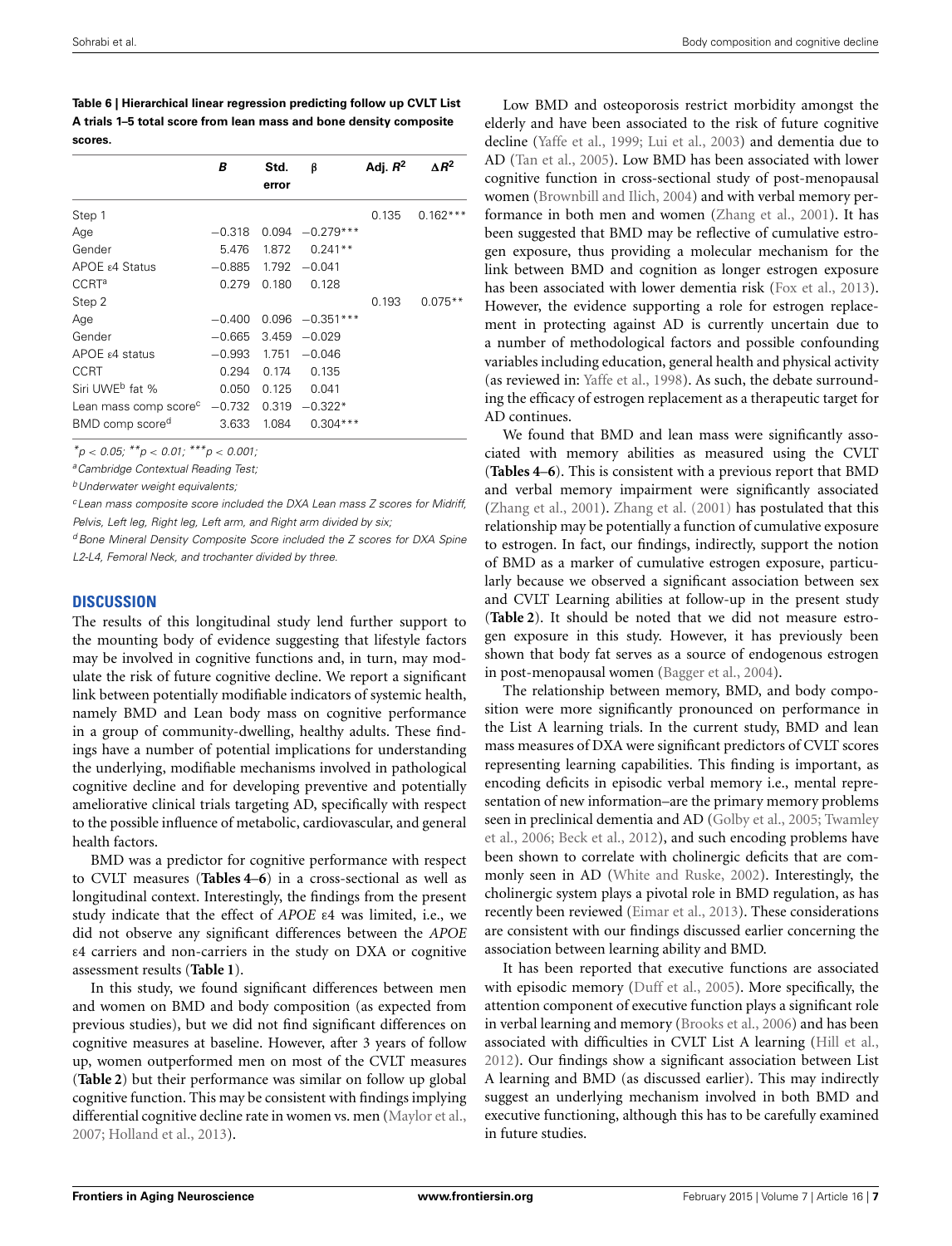While the current study furthers our understanding of the relationship between age-related memory capacities and BMD, the cohort size and the very wide age range represent the main limitations. In addition, it would be advantageous to have baseline and follow up DXA results, and general morbidity and physical activity to examine the potential differences with negative changes in the DXA results in terms of memory and other cognitive functions. Additionally, examining the sex hormones will add value to a longitudinal study investigating the relationship between DXA scores and cognitive functions.

Further research is warranted investigating the relationship between BMD and cognitive dysfunctions in various dementia patient groups and in preclinical stages, and the potential mechanisms underlying these relationships. Such research could significantly improve our knowledge of the association between bone mineral content and higher cortical capabilities, and the relevance of these factors in aging and dementia. Future research may investigate the relationship between BMD and cognitive decline in aging while controlling for the effects of general mobility and current/previous physical activity as contributing factors.

The non-significant relationship between *APOE* alleles carriage, BMD and cognition in this study may indicate differential contributing pathways for genetic vs. lifestyle factors. Of course, we requires further research in a larger cohort where various genes identified as contributing to dementia risk can be examined in relation to BMD and cognitive decline measures.

#### **AUTHOR CONTRIBUTIONS**

Study design: HRS, KAB, JKF, SML, and RNM. Study conduct: HRS, KAB, MAR, MH, KT, GM, AP, JKF. Data collection: HRS, KAB, MAR, AP, GM. Data analysis: HRS, KAB, SSD, MW. Data interpretation: HRS, KAB, TS, RSB. Drafting manuscript: HRS, KAB. Revising manuscript content: MW, RSB, SRRS, JB, AC, MW, BMB, SMB, KT, TS, PDM, JKF, IJM, NLL, FM, SML. Approving final version of manuscript: HRS, KAB, MW, SSD, FM, NLL, and RNM. HRS, SSD, MW, and RNM take responsibility for the integrity of the data analysis.

#### **ACKNOWLEDGMENTS**

The WA Memory Study was supported by a grant from the National Health and Medical Research Council (NHMRC) of Australia (Grant Number: 324100) to RNM.

#### **REFERENCES**

- <span id="page-9-0"></span>Australian Institute of Health and Welfare. (2007). *Dementia in Australia: National Data Analysis and Development.* Canberra, ACT: Australian Institute of Health and Welfare, 315.
- <span id="page-9-19"></span>Bagger, Y. Z., Tanko, L. B., Alexandersen, P., Qin, G., and Christiansen, C. (2004). The implications of body fat mass and fat distribution for cognitive function in elderly women. *Obes. Res*. 12, 1519–1526. doi: 10.1038/oby.2004.189
- <span id="page-9-5"></span>Banks, L. M., Lees, B., MacSweeney, J. E., and Stevenson, J. C. (1994). Effect of degenerative spinal and aortic calcification on bone density measurements in post-menopausal women: links between osteoporosis and cardiovascular disease? *Eur. J. Clin. Invest.* 24, 813–817. doi: 10.1111/j.1365-2362.1994.tb02024.x
- <span id="page-9-6"></span>Bates, K. A., Sohrabi, H. R., Rodrigues, M., Beilby, J., Dhaliwal, S. S., Taddei, K., et al. (2009). Association of cardiovascular factors and Alzheimer's disease plasma amyloid-beta protein in subjective memory complainers. *J. Alzheimers Dis.* 17, 305–318. doi: 10.3233/JAD-2009-1050
- <span id="page-9-15"></span>Beardsall, L. (1998). Development of the Cambridge Contextual Reading Test for improving the estimation of premorbid verbal intelligence in older persons

with dementia. *Br. J. Clin. Psychol.* 37(Pt 2), 229–240. doi: 10.1111/j.2044- 8260.1998.tb01297.x

- <span id="page-9-20"></span>Beck, I. R., Gagneux-Zurbriggen, A., Berres, M., Taylor, K. I., and Monsch, A. U. (2012). Comparison of verbal episodic memory measures: consortium to establish a registry for Alzheimer's disease–Neuropsychological Assessment Battery (CERAD-NAB) versus California Verbal Learning Test (CVLT). *Arch. Clin. Neuropsychol*. 27, 510–519. doi: 10.1093/arclin/acs056
- <span id="page-9-23"></span>Brooks, B. L., Weaver, L. E., and Scialfa, C. T. (2006). Does impaired executive functioning differentially impact verbal memory measures in older adults with suspected dementia? *Clin. Neuropsychol.* 20, 230–242. doi: 10.1080/13854040590947461
- <span id="page-9-18"></span>Brownbill, R. A., and Ilich, J. Z. (2004). Cognitive function in relation with bone mass and nutrition: cross-sectional association in postmenopausal women. *BMC Womens Health* 4:2. doi: 10.1186/1472-6874-4-2
- <span id="page-9-9"></span>Brown, S. A., and Sharpless, J. L. (2004). Osteoporosis: an under-appreciated complication of diabetes. *Clin. Diabetes* 22, 10–20. doi: 10.2337/diaclin.22.1.10
- <span id="page-9-2"></span>Butterfield, D. A., Griffin, S., Munch, G., and Pasinetti, G. M. (2002). Amyloid betapeptide and amyloid pathology are central to the oxidative stress and inflammatory cascades under which Alzheimer's disease brain exists. *J. Alzheimers Dis*. 4, 193–201.
- <span id="page-9-13"></span>Clarnette, R. M., Almeida, O. P., Forstl, H., Paton, A., and Martins, R. N. (2001). Clinical characteristics of individuals with subjective memory loss in Western Australia: results from a cross-sectional survey. *Int. J. Geriatr. Psychiatry* 16, 168–174. doi: 10.1002/1099-1166(200102)16:2<168::AID-GPS291>3.0. CO;2-D
- <span id="page-9-12"></span>Corder, E. H., Saunders, A. M., Strittmatter, W. J., Schmechel, D. E., Gaskell, P. C., Small, G. W., et al. (1993). Gene dose of apolipoprotein E type 4 allele and the risk of Alzheimer's disease in late onset families. *Science* 261, 921–923. doi: 10.1126/science.8346443
- <span id="page-9-4"></span>Crockett, J. C., Rogers, M. J., Coxon, F. P., Hocking, L. J., and Helfrich, M. H. (2011). Bone remodelling at a glance. *J. Cell Sci*. 124, 991–998. doi: 10.1242/jcs. 063032
- <span id="page-9-16"></span>Delis, D. C., Freeland, J., Kramer, J. H., and Kaplan, E. (1988). Integrating clinical assessment with cognitive neuroscience: construct validation of the California Verbal Learning Test. *J. Consult. Clin. Psychol.* 56, 123–130. doi: 10.1037/0022- 006X.56.1.123
- <span id="page-9-17"></span>Delis, D. C., Kramer, J. H., Kaplan, A., and Ober, N. A. (2000). *CVLT-II California Verbal Learning Test Manual Adult Version*, *2nd Edn*. Oxford: Harcourt Assessment Inc.
- <span id="page-9-7"></span>den Uyl, D., Nurmohamed, M. T., van Tuyl, L. H. D., Raterman, H. G., and Lems, W. F. (2011). (Sub) clinical cardiovascular disease is associated with increased bone loss and fracture risk; a systematic review of the association between cardiovascular disease and osteoporosis. *Arthritis Res. Ther.* 13:R5. doi: 10.1186/ar3224
- <span id="page-9-1"></span>Di Carlo, M., Giacomazza, D., and San Biagio, P. L. (2012). Alzheimer's disease: biological aspects, therapeutic perspectives and diagnostic tools. *J. Phys. Condens. Matter* 24:244102. doi: 10.1088/0953-8984/24/24/244102
- <span id="page-9-10"></span>Dimic, A., Popovic, M. R., Tasic, I., Djordjevic, D., Stojanovic, S., Stamenkovic, B., et al. (2012). Relation between bone density and certain parameters of lipid status in postmenopausal women. *Cent. Eur. J. Med*. 7, 642–649. doi: 10.2478/s11536-012-0044-6
- <span id="page-9-22"></span>Duff, K., Schoenberg, M. R., Scott, J. G., and Adams, R. L. (2005). The relationship between executive functioning and verbal and visual learning and memory. *Arch. Clin. Neuropsychol*. 20, 111–122. doi: 10.1016/j.acn.2004.03.003
- <span id="page-9-21"></span>Eimar, H., Tamimi, I., Murshed, M., and Tamimi, F. (2013). Cholinergic regulation of bone. *J. Musculoskelet. Neuronal Interact.* 13, 124–132.
- <span id="page-9-11"></span>Farhat, G. N., and Cauley, J. A. (2008). The link between osteoporosis and cardiovascular disease. *Clin. Cases Miner. Bone Metab.* 5, 19–34.
- <span id="page-9-8"></span>Farhat, G. N., Newman, A. B., Sutton-Tyrrell, K., Matthews, K. A., Boudreau, R., Schwartz, A. V., et al. (2007). The association of bone mineral density measures with incident cardiovascular disease in older adults. *Osteoporos. Int*. 18, 999–1008. doi: 10.1007/s00198-007-0338-8
- <span id="page-9-3"></span>Finkelstein, J. S., Brockwell, S. E., Mehta, V., Greendale, G. A., Sowers, M. R., Ettinger, B., et al. (2008). Bone mineral density changes during the menopause transition in a multiethnic cohort of women. *J. Clin. Endocrinol. Metab*. 93, 861–868. doi: 10.1210/jc.2007-1876
- <span id="page-9-14"></span>Folstein, M. F., Folstein, S. E., and McHugh, P. R. (1975). "Mini-mental state." A practical method for grading the cognitive state of patients for the clinician. *J. Psychiatr. Res*. 12, 189–198. doi: 10.1016/0022-3956(75)90026-6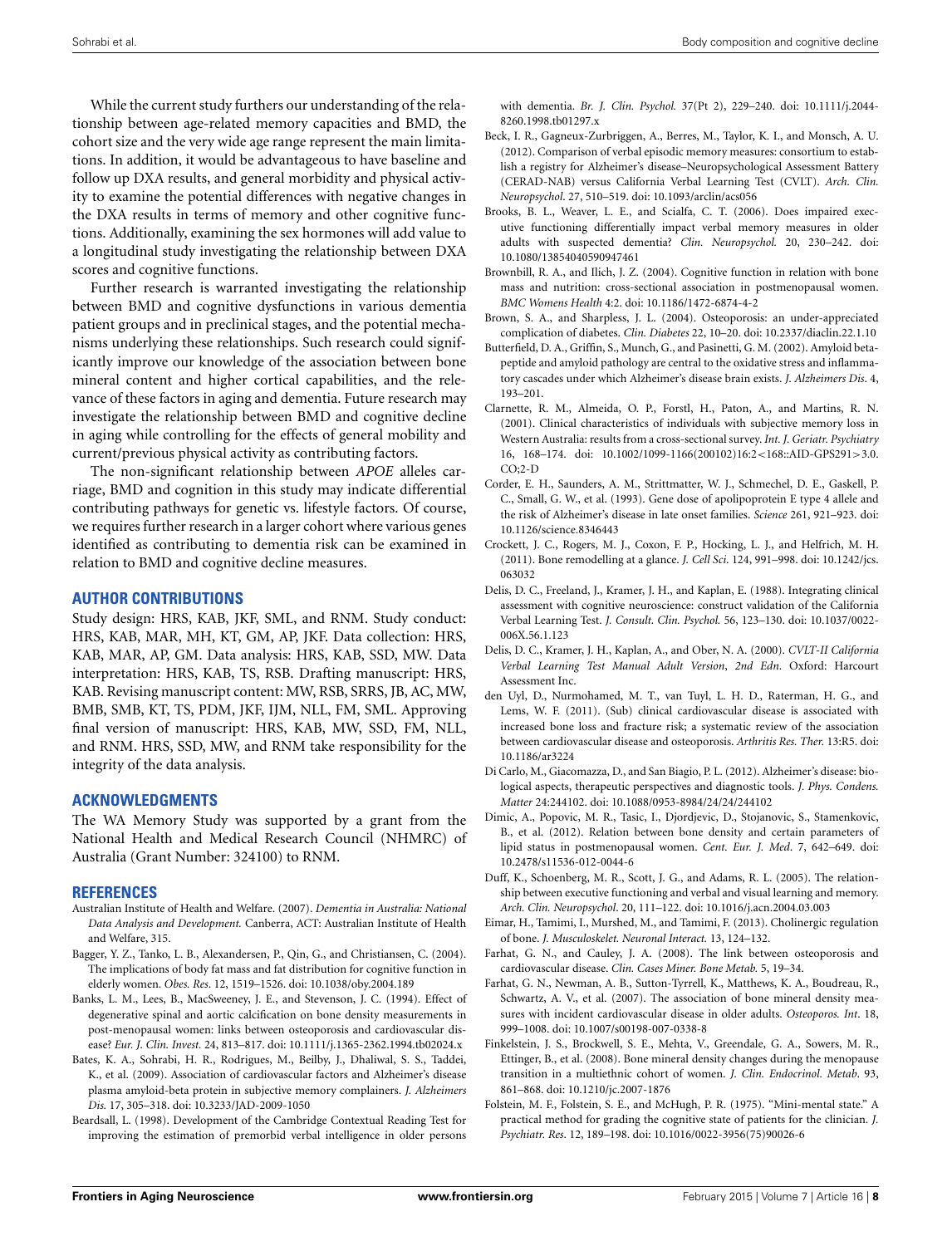- <span id="page-10-39"></span>Fox, M., Berzuini, C., and Knapp, L. A. (2013). Cumulative estrogen exposure, number of menstrual cycles, and Alzheimer's risk in a cohort of British women. *Psychoneuroendocrinology* 38, 2973–2982. doi: 10.1016/j.psyneuen.2013.08.005
- <span id="page-10-4"></span>Glenner, G. G., and Wong, C. W. (1984). Alzheimer's disease: initial report of the purification and characterization of a novel cerebrovascular amyloid protein. *Biochem. Biophys. Res. Commun.* 120, 885–890. doi: 10.1016/S0006- 291X(84)80190-4
- <span id="page-10-40"></span>Golby, A., Silverberg, G., Race, E., Gabrieli, S., O'Shea, J., Knierim, K., et al. (2005). Memory encoding in Alzheimer's disease: an fMRI study of explicit and implicit memory. *Brain* 128(Pt 4), 773–787. doi: 10.1093/brain/awh400
- <span id="page-10-33"></span>Guerra, R. S., Amaral, T. F., Marques, E., Mota, J., and Restivo, M. T. (2010). Accuracy of Siri and Brozek equations in the percent body fat estimation in older adults. *J. Nutr. Health Aging* 14, 744–748. doi: 10.1007/s12603-010-0112-z
- <span id="page-10-19"></span>Gustafson, D. R. (2012). Adiposity and cognitive decline: underlying mechanisms. *J. Alzheimers Dis.* 30, S97–S112. doi: 10.3233/JAD-2012-120487
- <span id="page-10-18"></span>Gustafson, D. R., and Luchsinger, J. A. (2013). High adiposity: risk factor for dementia and Alzheimer's disease? *Alzheimers Res. Ther.* 5:57. doi: 10.1186/alzrt221
- <span id="page-10-9"></span>Haberland, M., Schilling, A. F., Rueger, J. M., and Amling, M. (2001). Brain and bone: central regulation of bone mass. A new paradigm in skeletal biology. *J. Bone Joint Surg. Am.* 83, 1871–1876.
- <span id="page-10-42"></span>Hill, B. D., Alosco, M., Bauer, L., and Tremont, G. (2012). The relation of executive functioning to CVLT-II learning, memory, and process indexes. *Applied neuropsychology Adult*. 19, 198–206. doi: 10.1080/09084282.2011.643960
- <span id="page-10-35"></span>Hixson, J. E., and Vernier, D. T. (1990). Restriction isotyping of human apolipoprotein E by gene amplification and cleavage with HhaI. *J. Lipid Res.* 31, 545–548.
- <span id="page-10-38"></span>Holland, D., Desikan, R. S., Dale, A. M., and McEvoy, L. K. (2013). Higher rates of decline for women and apolipoprotein Eε4 carriers. *AJNR Am. J. Neuroradiol.* 34, 2287–2293. doi: 10.3174/ajnr.A3601
- <span id="page-10-2"></span>Isacson, O., Seo, H., Lin, L., Albeck, D., and Granholm, A. C. (2002). Alzheimer's disease and Down's syndrome: roles of APP, trophic factors and ACh. *Trends Neurosci.* 25, 79–84. doi: 10.1016/S0166-2236(02)02037-4
- <span id="page-10-16"></span>Kanaya, A. M., Lindquist, K., Harris, T. B., Launer, L., Rosano, C., Satterfield, S., et al. (2009). Total and regional adiposity and cognitive change in older adults: the Health, Aging and Body Composition (ABC) study. *Arch. Neurol.* 66, 329–335. doi: 10.1001/archneurol.2008.570
- <span id="page-10-6"></span>Kanis, J. A. (2002). Diagnosis of osteoporosis and assessment of fracture risk. *Lancet* 359, 1929–1936. doi: 10.1016/S0140-6736(02)08761-5
- <span id="page-10-10"></span>Karsenty, G., and Oury, F. (2010). The central regulation of bone mass, the first link between bone remodeling and energy metabolism. *J. Clin. Endocrincol. Metab*. 95, 4795–4801. doi: 10.1210/jc.2010-1030
- <span id="page-10-15"></span>Kerwin, D. R., Gaussoin, S. A., Chlebowski, R. T., Kuller, L. H., Vitolins, M., Coker, L. H., et al. (2011). Interaction between body mass index and central adiposity and risk of incident cognitive impairment and dementia: results from the Women's Health Initiative Memory Study. *J. Am. Geriatr. Soc*. 59, 107–112. doi: 10.1111/j.1532-5415.2010.03219.x
- <span id="page-10-28"></span>Kohlmeier, M., Salomon, A., Saupe, J., and Shearer, M. J. (1996). Transport of vitamin K to bone in humans. *J. Nutr.* 126(4 Suppl.), 1192S–1196S.
- <span id="page-10-36"></span>Laws, S. M., Clarnette, R. M., Taddei, K., Martins, G., Paton, A., Hallmayer, J., et al. (2002). APOEε4 and APOE 491A polymorphisms in individuals with subjective memory loss. *Mol. Psychiatry* 7, 768–775. doi: 10.1038/sj.mp.4001083
- <span id="page-10-17"></span>Levine, M. E., and Crimmins, E. M. (2012). Sarcopenic obesity and cognitive functioning: the mediating roles of insulin resistance and inflammation? *Curr. Gerontol. Geriatr. Res.* 2012:826398. doi: 10.1155/2012/826398
- <span id="page-10-12"></span>Lieb, W., Beiser, A. S., Vasan, R. S., Tan, Z. S., Au, R., Harris, T. B., et al. (2009). Association of plasma leptin levels with incident Alzheimer disease and MRI measures of brain aging. *JAMA* 302, 2565–2572. doi: 10.1001/jama.2009.1836
- <span id="page-10-20"></span>Luchsinger, J. A., and Mayeux, R. (2007). Adiposity and Alzheimer's disease. *Curr. Alzheimer Res.* 4, 127–134. doi: 10.2174/156720507780362100
- <span id="page-10-14"></span>Luchsinger, J. A., Patel, B., Tang, M. X., Schupf, N., and Mayeux, R. (2007). Measures of adiposity and dementia risk in elderly persons. *Arch. Neurol*. 64, 392–398. doi: 10.1001/archneur.64.3.392
- <span id="page-10-7"></span>Lui, L. Y., Stone, K., Cauley, J. A., Hillier, T., and Yaffe, K. (2003). Bone loss predicts subsequent cognitive decline in older women: the study of osteoporotic fractures. *J. Am. Geriatr. Soc.* 51, 38–43. doi: 10.1034/j.1601-5215.2002.51007.x
- <span id="page-10-27"></span>Mahley, R. W., Nathan, B. P., and Pitas, R. E. (1996). Apolipoprotein, E. Structure, function, and possible roles in Alzheimer's disease. *Ann. N.Y. Acad. Sci*. 777, 139–145. doi: 10.1111/j.1749-6632.1996.tb34412.x
- <span id="page-10-5"></span>Masters, C. L., Multhaup, G., Simms, G., Pottgiesser, J., Martins, R. N., and Beyreuther, K. (1985). Neuronal origin of a cerebral amyloid: neurofibrillary tangles of Alzheimer's disease contain the same protein as the amyloid of plaque cores and blood vessels. *EMBO J*. 4, 2757–2763.
- <span id="page-10-37"></span>Maylor, E. A., Reimers, S., Choi, J., Collaer, M. L., Peters, M., and Silverman, I. (2007). Gender and sexual orientation differences in cognition across adulthood: age is kinder to women than to men regardless of sexual orientation. *Arch. Sex. Behav*. 36, 235–249. doi: 10.1007/s10508-006-9155-y
- <span id="page-10-1"></span>Norton, S., Matthews, F. E., Barnes, D. E., Yaffe, K., and Brayne, C. (2014). Potential for primary prevention of Alzheimer's disease: an analysis of population-based data. *Lancet Neurol.* 13, 788–794. doi: 10.1016/S1474-4422(14)70136-X
- <span id="page-10-22"></span>Parhami, F., Garfinkel, A., and Demer, L. L. (2000). Role of lipids in osteoporosis. *Arterioscler. Thromb. Vasc. Biol*. 20, 2346–2348. doi: 10.1161/01.ATV.20.11.2346
- <span id="page-10-29"></span>Parhami, F., Morrow, A. D., Balucan, J., Leitinger, N., Watson, A. D., Tintut, Y., et al. (1997). Lipid oxidation products have opposite effects on calcifying vascular cell and bone cell differentiation - A possible explanation for the paradox of arterial calcification in osteoporotic patients. *Arterioscler. Thromb. Vasc. Biol*. 17, 680–687. doi: 10.1161/01.ATV.17.4.680
- <span id="page-10-23"></span>Price, P. A., June, H. H., Buckley, J. R., and Williamson, M. K. (2001). Osteoprotegerin inhibits artery calcification induced by warfarin and by vitamin D. *Arterioscler. Thromb. Vasc. Biol*. 21, 1610–1616. doi: 10.1161/hq1001. 097102
- <span id="page-10-0"></span>Prince, M., Bryce, R., Albanese, E., Wimo, A., Ribeiro, W., and Ferri, C. P. (2013). The global prevalence of dementia: a systematic review and metaanalysis. *Alzheimers Dement*. 9, 63–75.e2. doi: 10.1016/j.jalz.2012.11.007
- <span id="page-10-21"></span>Qiu, C. X., Xu, W. L., Winblad, B., and Fratiglioni, L. (2010). Vascular risk profiles for dementia and Alzheimer's disease in very old people: a population-based longitudinal study. *J. Alzheimers Dis*. 20, 293–300. doi: 10.3233/JAD-2010-1361
- <span id="page-10-26"></span>Roses, A. D. (1997). Apolipoprotein, E., a gene with complex biological interactions in the aging brain. *Neurobiol Dis*. 4, 170–185. doi: 10.1006/nbdi.1997.0161
- <span id="page-10-34"></span>Roth, M., Huppert, F. A., Mountjoy, C. Q., and Tym, E. (1998). *CAMDEX-R: The Cambridge Examination for Mental Disorders of the Elderly-Revised*. Cambridge, UK: Cambridge University Press.
- <span id="page-10-8"></span>Rothman, M. S., Arciniegas, D. B., Filley, C. M., and Wierman, M. E. (2007). The neuroendocrine effects of traumatic brain injury. *J. Neuropsychiatry Clin. Neurosci*. 19, 363–372. doi: 10.1176/jnp.2007.19.4.363
- <span id="page-10-24"></span>Sarkis, K. S., Martini, L. A., Szejnfeld, V. L., and Pinheiro, M. M. (2012). Low fatness, reduced fat intake and adequate plasmatic concentrations of LDL-cholesterol are associated with high bone mineral density in women: a cross-sectional study with control group. *Lipids Health Dis*. 11:37. doi: 10.1186/1476-511X-11-37
- <span id="page-10-25"></span>Saunders, A. M., Strittmatter, W. J., Schmechel, D., George-Hyslop, P. H., Pericak-Vance, M. A., Joo, S. H., et al. (1993). Association of apolipoprotein E allele ε4 with late-onset familial and sporadic Alzheimer's disease. *Neurology* 43, 1467–1472. doi: 10.1212/WNL.43.8.1467
- <span id="page-10-30"></span>Schoofs, M. W. C. J., van der Klift, M., Hofman, A., van Duijn, C. M., Stricker, B. H. C., A. P., Pols, H., et al. (2004). ApoE gene polymorphisms, BMD, and fracture risk in elderly men and women: the Rotterdam Study. *J. Bone Miner. Res*. 19, 1490–1496. doi: 10.1359/JBMR.040605
- <span id="page-10-31"></span>Sohrabi, H. R., Bates, K. A., Rodrigues, M., Taddei, K., Martins, G., Laws, S. M., et al. (2009). The relationship between memory complaints, perceived quality of life and mental health in apolipoprotein Eε4 carriers and non-carriers. *J. Alzheimers Dis*. 17, 69–79. doi: 10.3233/JAD-2009-1018
- <span id="page-10-11"></span>Takeda, S. (2009). Osteoporosis: a neuroskeletal disease? *Int. J. Biochem. Cell Biol*. 1, 455–459. doi: 10.1016/j.biocel.2008.08.002
- <span id="page-10-13"></span>Tan, Z. S., Seshadri, S., Beiser, A., Zhang, Y., Felson, D., Hannan, M. T., et al. (2005). Bone mineral density and the risk of Alzheimer disease. *Arch. Neurol.* 62, 107–111. doi: 10.1001/archneur.62.1.107
- <span id="page-10-41"></span>Twamley, E. W., Ropacki, S. A., and Bondi, M. W. (2006). Neuropsychological and neuroimaging changes in preclinical Alzheimer's disease. *J. Int. Neuropsychol. Soc.* 12, 707–735. doi: 10.1017/S1355617706060863
- <span id="page-10-32"></span>Van Loan, M. D., and Mayclin, P. L. (1992). Body composition assessment: dualenergy X-ray absorptiometry (DEXA) compared to reference methods. *Eur. J. Clin. Nutr.* 46, 125–130.
- <span id="page-10-3"></span>Verdile, G., Fuller, S., Atwood, C. S., Laws, S. M., Gandy, S. E., and Martins, R. N. (2004). The role of beta amyloid in Alzheimer's disease: still a cause of everything or the only one who got caught? *Pharmacol. Res*. 50, 397–409. doi: 10.1016/j.phrs.2003.12.028